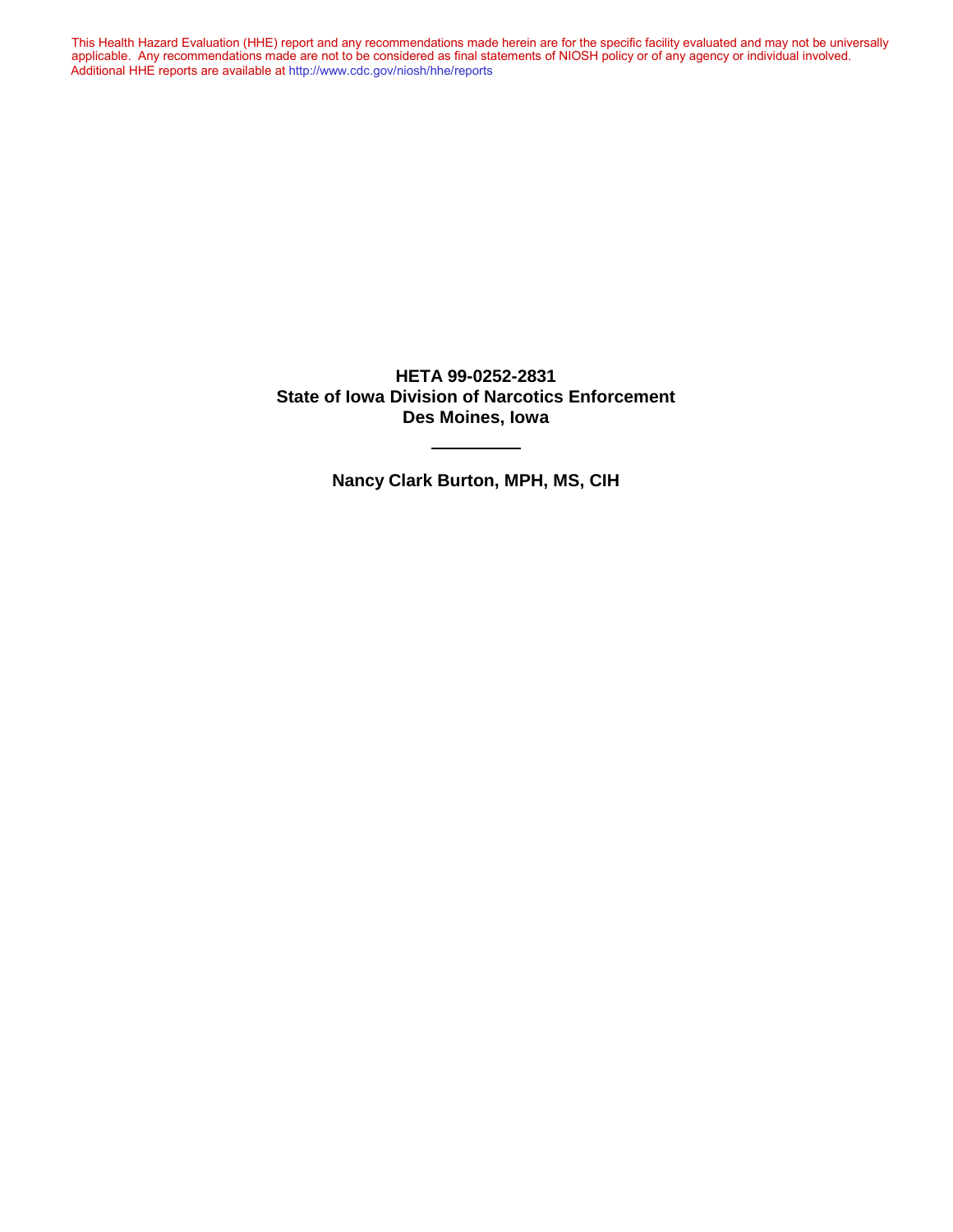# **PREFACE**

The Hazard Evaluations and Technical Assistance Branch (HETAB) of the National Institute for Occupational Safety and Health (NIOSH) conducts field investigations of possible health hazards in the workplace. These investigations are conducted under the authority of Section 20(a)(6) of the Occupational Safety and Health (OSHA) Act of 1970, 29 U.S.C. 669(a)(6) which authorizes the Secretary of Health and Human Services, following a written request from any employer or authorized representative of employees, to determine whether any substance normally found in the place of employment has potentially toxic effects in such concentrations as used or found.

HETAB also provides, upon request, technical and consultative assistance to Federal, State, and local agencies; labor; industry; and other groups or individuals to control occupational health hazards and to prevent related trauma and disease. Mention of company names or products does not constitute endorsement by NIOSH.

# **ACKNOWLEDGMENTS AND AVAILABILITY OF REPORT**

This report was prepared by Nancy Clark Burton of HETAB, Division of Surveillance, Hazard Evaluations and Field Studies (DSHEFS). Field assistance was provided by Robert McCleery and Kevin Renton of DSHEFS. Analytical support was provided by Ardith Grote, Division of Applied Research and Technology, and Data Chem Laboratories, Salt Lake City, Utah. Desktop publishing was performed by David Butler. Review and preparation for printing were performed by Penny Arthur.

Copies of this report have been sent to employee and management representatives at State of Iowa Division of Narcotic Enforcement and the OSHA Regional Office. This report is not copyrighted and may be freely reproduced. Single copies of this report will be available for a period of three years from the date of this report. To expedite your request, include a self-addressed mailing label along with your written request to:

> NIOSH Publications Office 4676 Columbia Parkway Cincinnati, Ohio 45226 800-356-4674

After this time, copies may be purchased from the National Technical Information Service (NTIS) at 5825 Port Royal Road, Springfield, Virginia 22161. Information regarding the NTIS stock number may be obtained from the NIOSH Publications Office at the Cincinnati address.

**For the purpose of informing affected employees, copies of this report shall be posted by the employer in a prominent place accessible to the employees for a period of 30 calendar days.**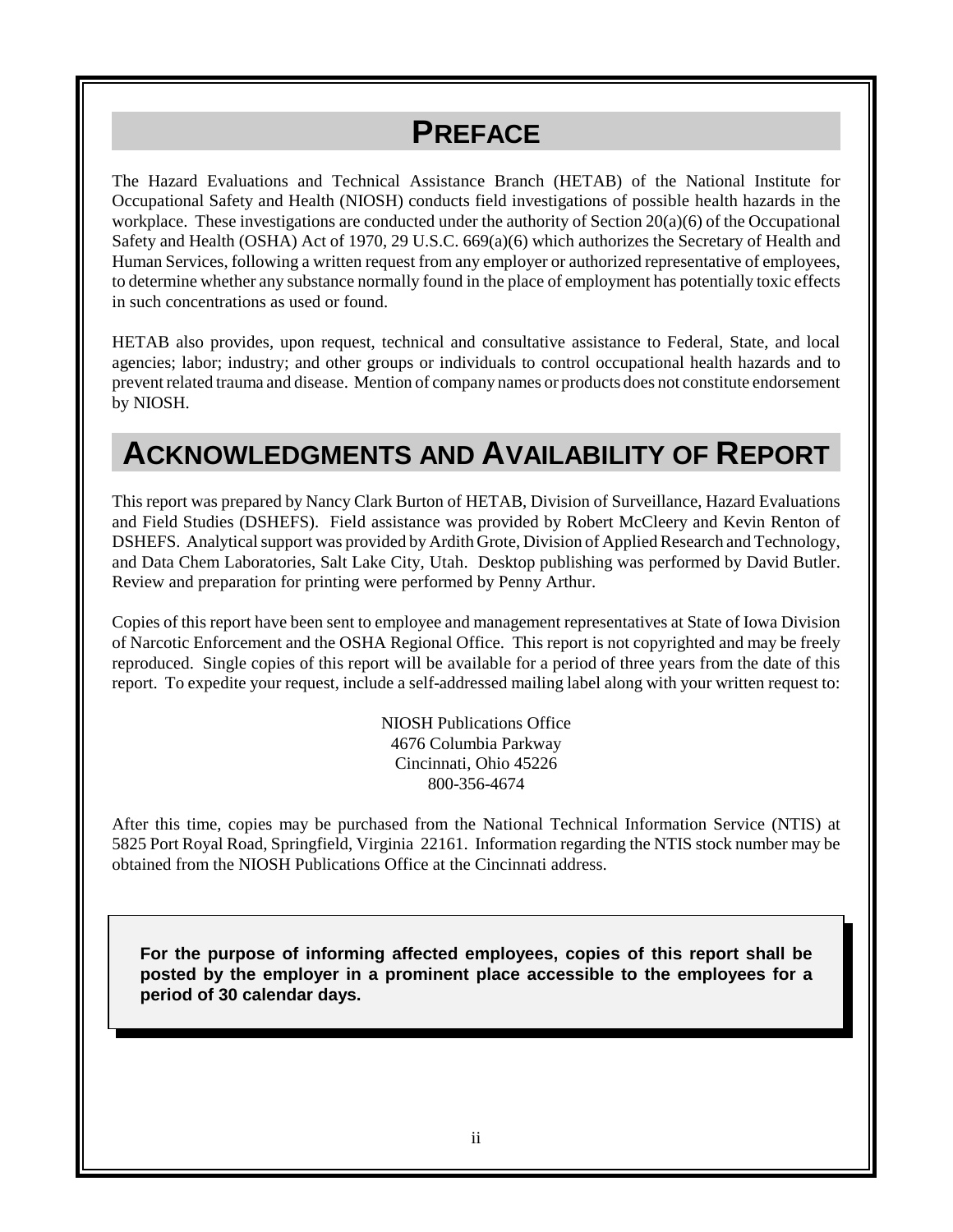### **Highlights of the NIOSH Health Hazard Evaluation**

#### **Evaluation of Drug Evidence Holding Room**

In July 1999, NIOSH representatives conducted a health hazard evaluation (HHE) of the narcotics evidence holding room at the State Police Division of Narcotics Enforcement facility in Des Moines, Iowa. The requesters were concerned over employees' exposures to materials stored in the evidence room. There were three reported cancer cases among workers. Several people reported headaches while at the workplace.

#### **What NIOSH Did**

- # We gathered air samples for volatile organic compounds (VOCs), ethyl ether, acids, and cocaine. We collected wipe samples for cocaine. We tested for fungal growth on two samples of dust from a shelf.
- # We measured temperature and relative humidity levels.
- # We looked at the ventilation systems and used smoke tubes to see how the air moved.

#### **What NIOSH Found**

- # We found low levels of VOCs, some of which could have come from the stored chemicals. Low levels of hydrofluoric acid, hydrochloric acid, and sulfuric acid were found.
- # Cocaine, ethyl ether, hydrobromic acid, nitric acid, and phosphoric acid were not detected.
- # Common fungi (*Eurotium, Aspergillus* and *Cladosporium* genera) were detected at low levels in dust samples.
- # There was no source of outside air for the evidence room and employee breakroom.
- # There was no visible air movement in the evidence room except near the exhaust fan.
- # One of the ventilation systems for the front office area was not working.
- # There were open areas between the ceiling of the evidence room and the front office ceiling plenum.
- # The three cancer cases were of two different types, and their timing did not suggest an occupational origin.

#### **What the Narcotic Enforcement Managers Can Do**

- # Provide a new HVAC unit for the evidence room with a source of outside air.
- # Add a mechanical ventilation system to the breakroom area.
- # Develop a preventive maintenance program for the ventilation systems.
- $#$  Fix the front office area HVAC unit.
- # Seal the walls between the evidence room and ceiling space.
- # Clean and organize the room to remove trip hazards.
- # Store chemicals in chemical storage cabinets.

#### **What the Narcotic Enforcement Employees Can Do**

- # Report symptoms to supervisors.
- # Seek medical attention if needed.
- # Clean and keep evidence room walkways clear of boxes.



**What To Do For More Information:** We encourage you to read the full report. If you would like a copy, either ask your health and safety representative to make you a copy or call 1-513/841-4252 and ask for HETA Report # 99-0252-2831

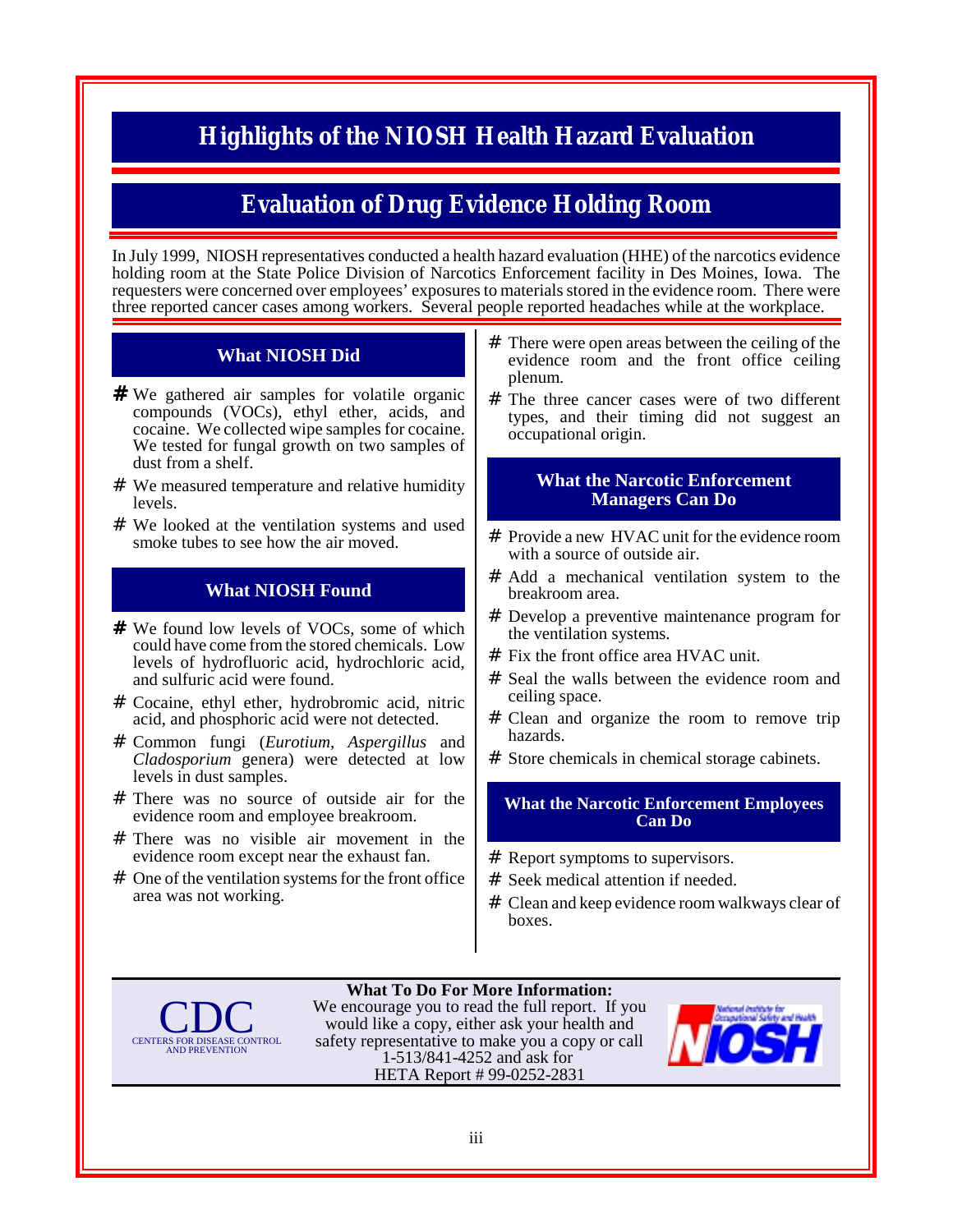#### **Health Hazard Evaluation Report 99-0252-2831 State of Iowa Division of Narcotics Enforcement Des Moines, Iowa February 2001**

**Nancy Clark Burton, MPH, MS, CIH**

## **SUMMARY**

In June 1999, the National Institute for Occupational Safety and Health (NIOSH) received a confidential employee request for a health hazard evaluation (HHE) of the narcotics evidence holding room at the State Police Division of Narcotics Enforcement facility in Des Moines, Iowa. The HHE requesters expressed concern over employees' exposures to materials collected from clandestine methamphetamine laboratories and other drug cases that were stored at the facility. They also reported that there were three recently diagnosed cancer cases among narcotics enforcement staff, and several employees had severe headaches which they associated with the workplace. In response, NIOSH personnel conducted a site visit at the office on July 26 and 27, 1999. Area air samples were collected for volatile organic compounds (VOCs), ethyl ether, inorganic acids, and cocaine in the evidence room and surrounding areas. Wipe samples for cocaine were collected in the evidence room. Two samples of debris were gathered from the shelves and examined for fungal contamination.

The building consists of office space in the front and a back area which contained the evidence room, breakroom, and storage. There were other businesses on both sides of the state police area, separated by fire walls. Low levels of VOCs, including toluene and ethylene glycol, were detected in the evidence room, breakroom area, and the adjacent office. Cocaine was not found in the air or wipe samples. Ethyl ether was not detected in the evidence room or breakroom area. Low levels of hydrofluoric acid, hydrochloric acid, and sulfuric acid (up to 0.11 parts per million [ppm]) were detected in the evidence room, breakroom area, and the adjacent office. Fungi (*Eurotium*, *Aspergillus*, and *Cladosporium* genera) were detected at low levels on the shelf material collected from the evidence room. There is no provision of outside air to the evidence room or breakroom. Testing indicated no visible air movement in the evidence room except next to the exhaust fan. One of the heating, ventilating, and air-conditioning (HVAC) units serving the front office area was not working at the time of the site visit. There was shared air between the evidence room and the open ceiling plenum, which serves the front office area. A strong organic odor was noted in the evidence room and office areas. The occurrence of a few cases of different types of cancer over a period of years was not suggestive of an occupational origin.

The monitoring data collected during this evaluation indicated that there is a need to improve general ventilation within the building. Recommendations for improving and repairing the general ventilation systems, cleanup of the evidence room, and the addition of chemical storage cabinets are included in the report. The three cancer cases were of two different types, and their timing did not suggest an occupational origin.

Keywords: SIC 9221 (Police Protection), evidence room, clandestine laboratories, narcotics, cocaine, methamphetamine, inorganic acids, volatile organic compounds, ventilation.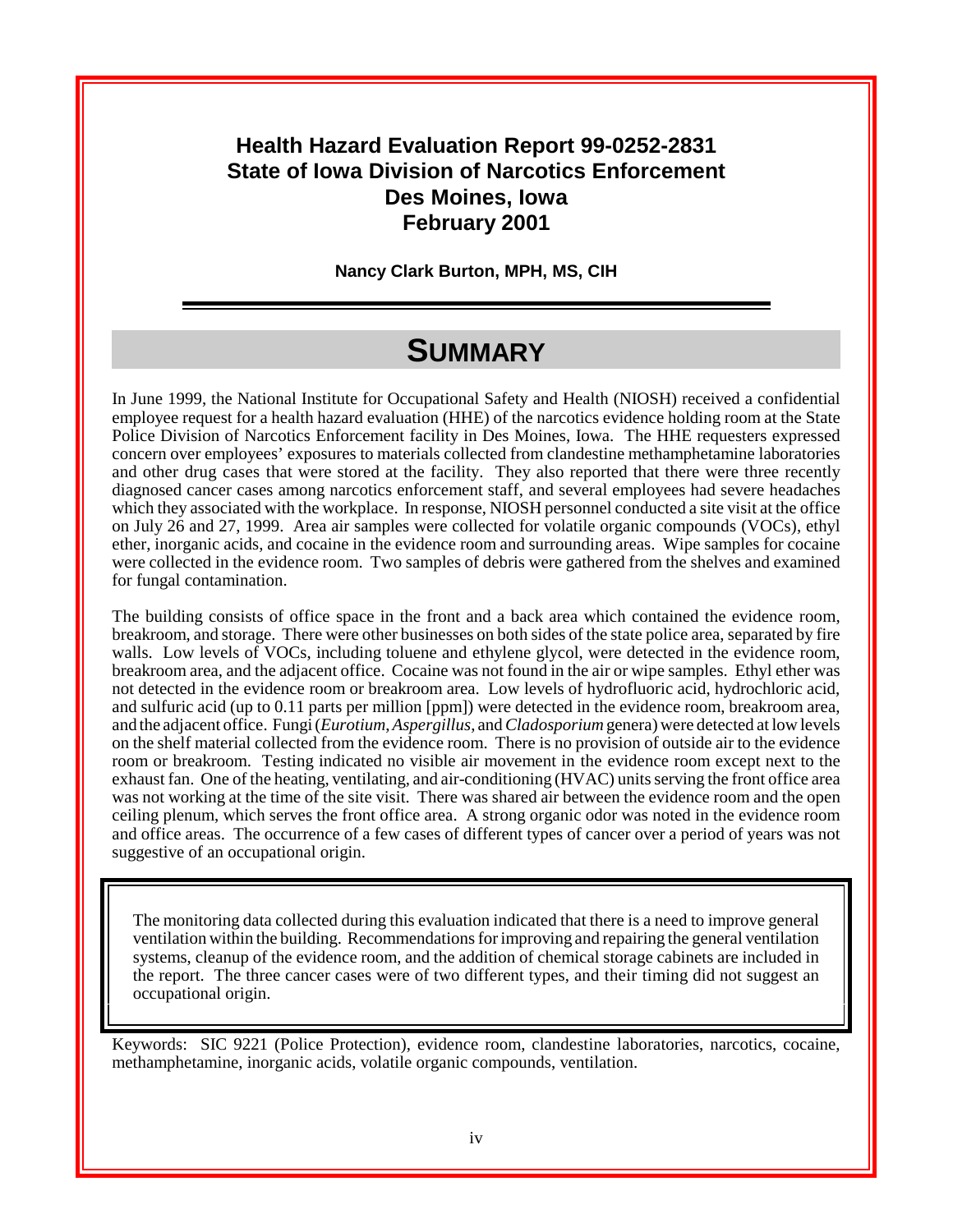# **TABLE OF CONTENTS**

| Occupational Exposure to Narcotics and Other Drugs During Law Enforcement Activities 3 |  |
|----------------------------------------------------------------------------------------|--|
| Cancer.                                                                                |  |
|                                                                                        |  |
|                                                                                        |  |
|                                                                                        |  |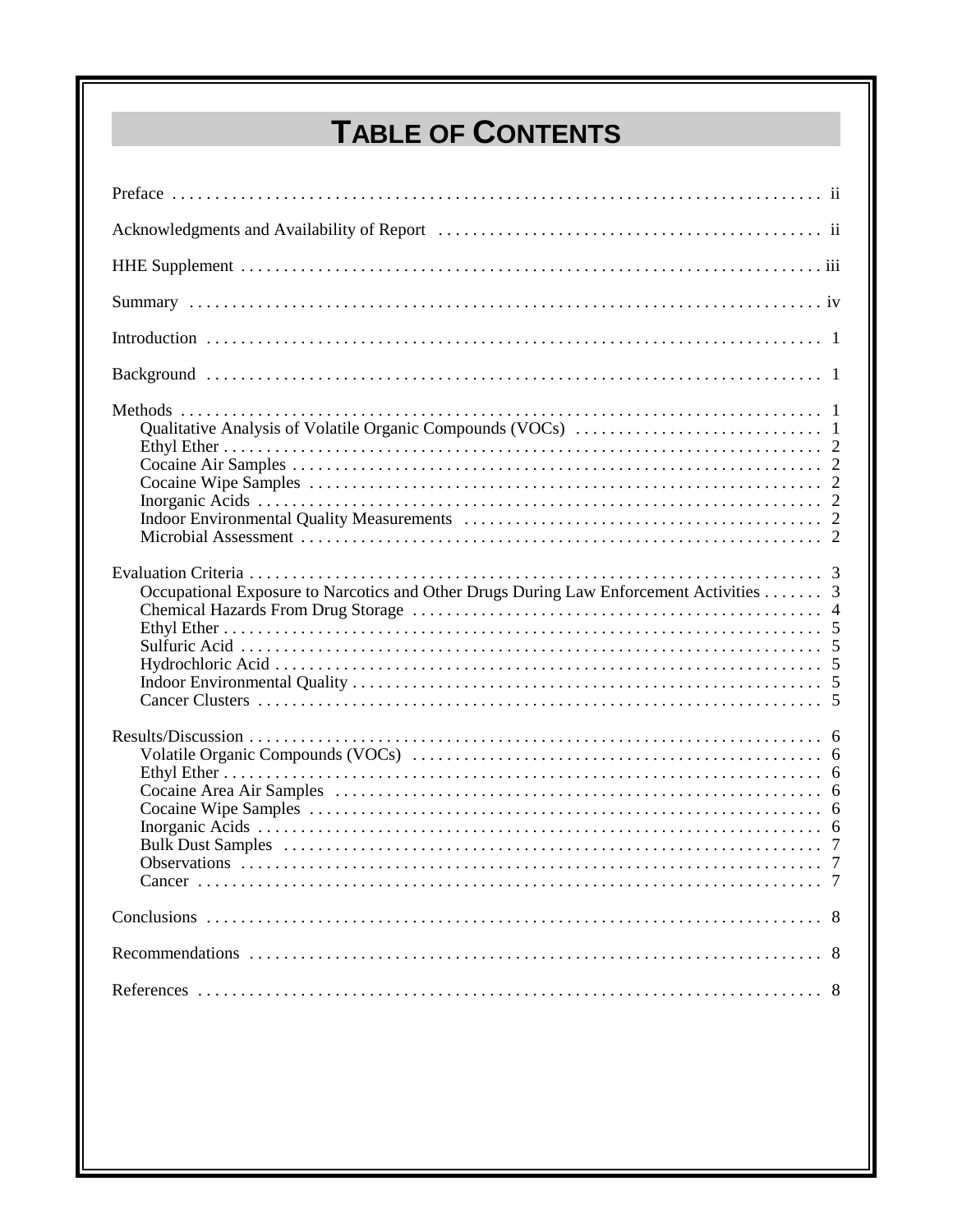# **INTRODUCTION**

In June 1999, the National Institute for Occupational Safety and Health (NIOSH) received a confidential employee request from employees of the State Police Division of Narcotics Enforcement in Des Moines, Iowa, for a health hazard evaluation (HHE) of the narcotics evidence holding room. The HHE requesters expressed concern over employees' exposures to degrading samples of chemicals, drugs, and plant materials collected from clandestine methamphetamine laboratories and other narcotic cases. They also reported that there were three recently diagnosed cancer cases among narcotics enforcement staff, and several employees had severe headaches while at the workplace. In response, NIOSH personnel conducted a site visit to the office on July 26 and 27, 1999.

# **BACKGROUND**

The evidence storage room is located in a singlestory office building with other businesses on either side. There is an office area with open and individual offices in the front half of the building. The back half of the building is open warehouse space. It contains the evidence room, the employee break area, and storage. Two evidence room clerks work in the evidence room as needed, which can be from eight to 40 hours a week. Occasionally, detectives also work in the evidence room. There are eight administrative employees who also work in the building, and field detectives frequently visit the office.

The front office area is served by two package heating, ventilating, and air-conditioning (HVAC) units on the roof. One of these HVAC units was not operating at the time of the site visit. Conditioned air is supplied to the office area through unlined ducts, and some of the air is recirculated from an open ceiling plenum. There are fire walls between the businesses. The walls of the evidence room do not go to the ceiling and there are areas that are open to the ceiling plenum. There is no provision of supply air to the warehouse area that includes the evidence room and employee break area. The evidence room has a ceiling exhaust fan that is controlled by a toggle switch outside the room. The employees keep the

evidence room door open when working in the room. One of the evidence room clerks occasionally wears Tyvek™ overalls and rubber gloves to clean the evidence room with a US Environmental Protection Agency (EPA) approved biocide.

At the time of the site visit, the evidence room contained drug evidence from 1983 to date. Evidence can be destroyed by court order after all of the associated legal cases are completed. Some of the more unusual drugs are kept for training purposes. The agency has a contract with the local hospital to destroy the evidence using incineration. In 1998, there were approximately 370 clandestine laboratory investigations conducted by narcotics agents. There are eight individuals on the laboratory team. Personal protective equipment (PPE) used in the field to collect samples include Level A Tychem™ suits, self-contained breathing apparatus (SCBA) respirators, rubber gloves, and shoe covers. During each investigation, the investigators usually collect eight to ten analytical samples in plastic bottles, glass vials, or plastic bags. A hazardous waste disposal company has a contract to remove any remaining substances at the investigation site. After the analyses are completed by the police analytical laboratory, samples are returned to the evidence room for storage. Marijuana is also stored in the evidence room.

## **METHODS**

#### **Qualitative Analysis of Volatile Organic Compounds (VOCs)**

To look for volatile organic compounds (VOCs) that might be associated with clandestine drug laboratories, eight area air samples were collected in the evidence room, break room, and office area on thermal desorption tubes containing three beds of sorbent material. The samples were analyzed for VOCs according to NIOSH Method 2549 using a Tekmar thermal desorber interfaced directly to a gas chromatograph and a mass selective detector (TD–GC–MSD).<sup>1</sup>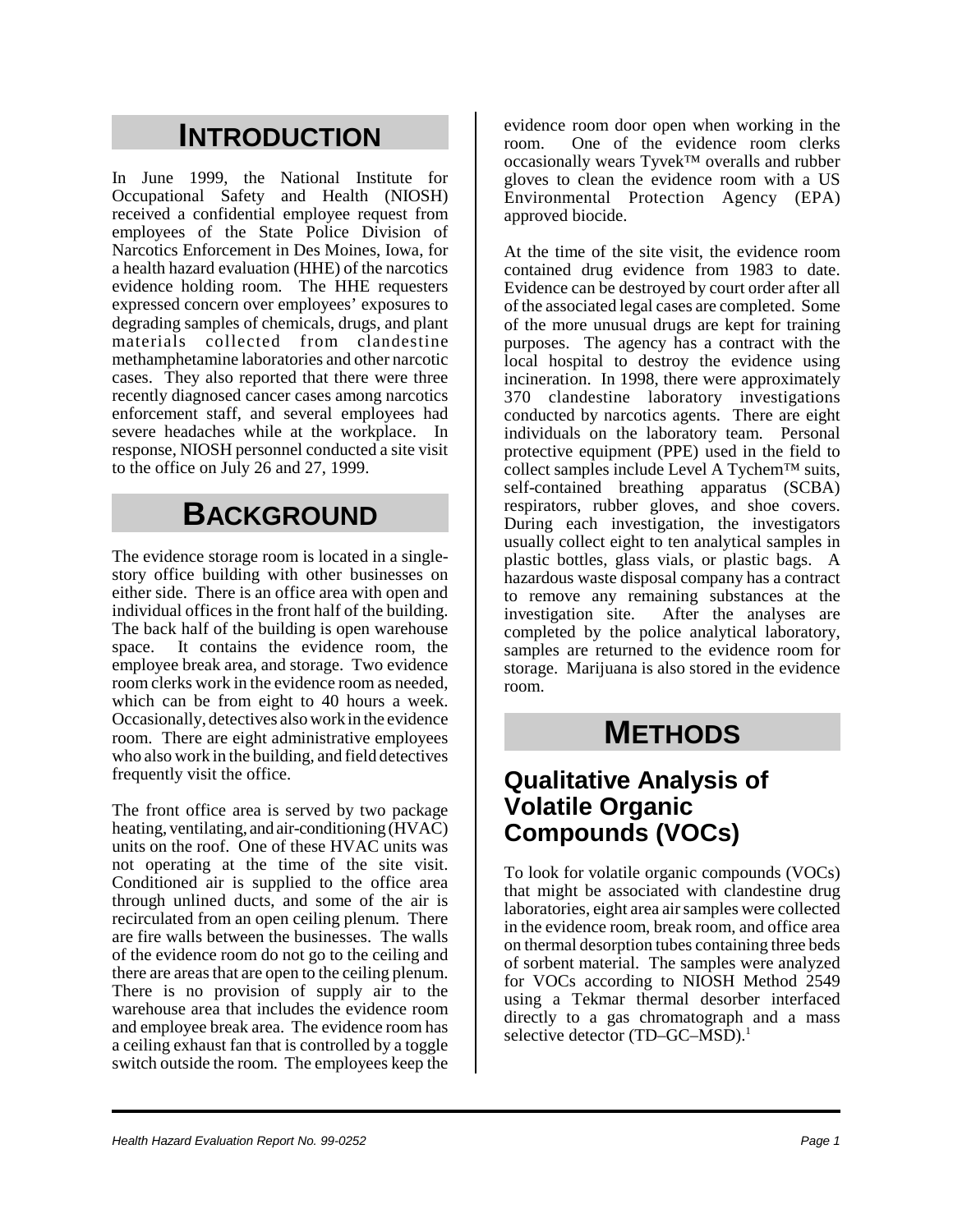## **Ethyl Ether**

Five area air samples were collected in the evidence room, break room, and office area for ethyl ether, which is used in illicit phencyclidine (PCP) laboratories. The area air samples were collected at a flowrate of 0.05 liters per minute (L/min) using charcoal tubes and analyzed for ethyl ether according to NIOSH Method 1310 using gas chromatography with a flame ionization detector  $(GC/FID)^2$  For this data set, the analytical limit of detection (LOD) was 0.0005 milligrams (mg), which is equivalent to a minimum detectable concentration (MDC) of 0.007 parts per million (ppm) assuming a sample volume of 22.2 liters. The limit of quantitation (LOQ) was 0.002 mg, which is equivalent to a minimum quantifiable concentration (MQC) of 0.03 ppm, assuming a sample volume of 22.2 liters.

## **Cocaine Air Samples**

Five area air samples for cocaine dust were collected at a flowrate of 2 L/min using 2 micrometer  $(\mu m)$  polytetrafluoroethylene (PTFE) filters. The filters were desorbed in methanol and analyzed for cocaine using GC/FID. Liquid standards were used by the contract analytical laboratory for comparison. The analytical LOD was 0.02 mg, which is equivalent to a MDC of 0.02 ppm, assuming a sample volume of 870 liters. The LOQ was 0.06 mg, which is equivalent to a MQC of 0.07 ppm, assuming a sample volume of 870 liters.

### **Cocaine Wipe Samples**

A new analytical method was attempted to look at possible surface contamination. Seven wipe samples were collected from the shelves and computer work area in the evidence room. Mixed cellulose ester filters (0.8 µm 37 millimeter [mm]) were moistened with methanol and a 10 centimeter by 10-centimeter area was wiped. The filters were transferred to vials in the field. Unexpectedly, at the analytical laboratory, the filters totally dissolved in methanol. The solutions were refrigerated for three days to precipitate out insoluble material. The supernatants were decanted and one-milliliter

aliquots from each sample were placed in separate vials. These aliquots were dried, and the resultant solids were dissolved in methylene chloride. These solutions were analyzed for cocaine using GC/FID. Liquid standards were spiked onto filters for comparison. The analytical LOD and LOO were 0.05 mg/sample and 0.2 mg/sample, respectively. The method had a low recovery level (20%) for the spiked filters, most likely due to the fact that the filters were soluble in methanol.

### **Inorganic Acids**

Five area air samples for acids were collected in the evidence room, break room, and office area at a flowrate of 0.05 L/min using silica gel tubes. The samples were analyzed for hydrofluoric acid, hydrochloric acid, hydrobromic acid, nitric acid, phosphoric acid, and sulfuric acid according to NIOSH Method 7903 using ion chromatography.<sup>3</sup> The analytical MDCs for hydrofluoric acid, hydrochloric acid, hydrobromic acid, nitric acid, phosphoric acid, and sulfuric acid were between 0.004 and 0.09 milligrams per cubic meter  $(mg/m<sup>3</sup>)$ , assuming a sample volume of 22.8 liters. The MQCs were 0.1 to  $\overline{0.31}$  mg/m<sup>3</sup>, assuming a sample volume of 22.8 liters. Sample concentrations were field-blank corrected.

#### **Indoor Environmental Quality Measurements**

Carbon dioxide  $(CO<sub>2</sub>)$ , temperature, and relative humidity (RH) measurements were collected using a Q-Track™ Model 8550 IAQ Monitor. This portable, battery-operated instrument monitors  $CO<sub>2</sub>$  through non-dispersive infrared absorption with a range of 0-5000 ppm with a sensitivity of  $+50$  ppm. It also directly measures dry bulb temperature (range: 32°F to 122°F) and RH (range: 5% to 95%). Instrument calibration was done prior to use. The  $CO<sub>2</sub>$  sensor malfunctioned during the evaluation, so data was only collected for temperature and RH.

### **Microbial Assessment**

Two bulk dust samples were collected from the shelves of the evidence room. The dust samples were submitted for culturable fungal analysis and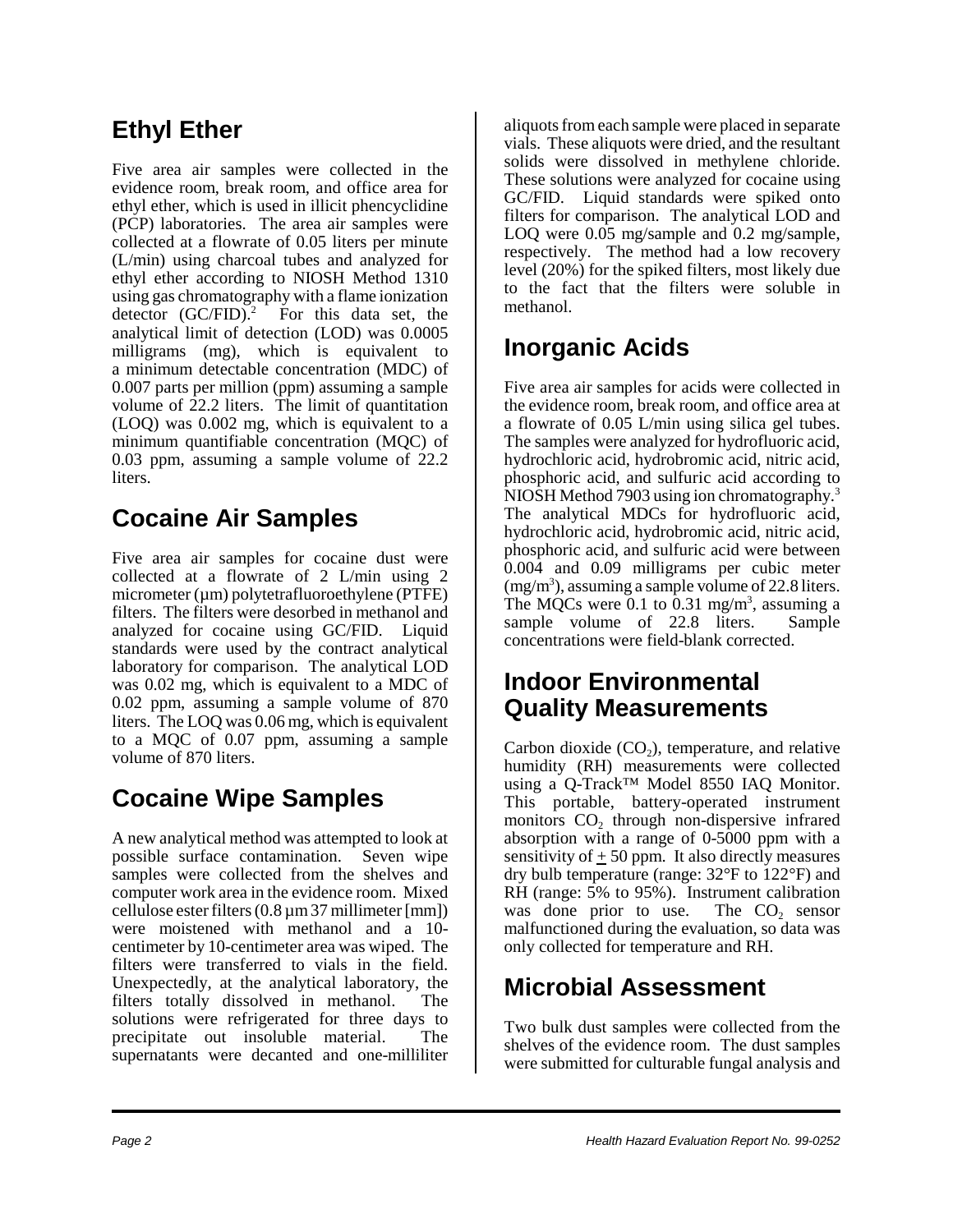were processed, extracted, and inoculated on 2% malt extract agar (MEA) and dichloran glycerol (DG-18) media. The plates were incubated at 25°C, and the taxa and rank of the organisms was identified.

## **EVALUATION CRITERIA**

As a guide to the evaluation of the hazards posed by workplace exposures, NIOSH field staff employ environmental evaluation criteria for the assessment of a number of chemical and physical agents. These criteria are intended to suggest levels of exposure to which most workers may be exposed up to 10 hours per day, 40 hours per week for a working lifetime without experiencing adverse health effects. It is, however, important to note that not all workers will be protected from adverse health effects even though their exposures are maintained below these levels. A small percentage may experience adverse health effects because of individual susceptibility, a pre-existing medical condition, and/or a hypersensitivity (allergy). In addition, some hazardous substances may act in combination with other workplace exposures, the general environment, or with medications or personal habits of the worker to produce health effects even if the occupational exposures are controlled at the level set by the criterion. These combined effects are often not considered in the evaluation criteria. Also, some substances are absorbed by direct contact with the skin and mucous membranes, and thus potentially increases the overall exposure. Finally, evaluation criteria may change over the years as new information on the toxic effects of an agent become available.

The primary sources of environmental evaluation criteria for the workplace are: (1) NIOSH Recommended Exposure Limits (RELs),<sup>4</sup> (2) the American Conference of Governmental Industrial Hygienists (ACGIH®) Threshold Limit Values  $(TLVs@),$ <sup>5</sup> and (3) the U.S. Department of Labor, Occupational Safety and Health Administration (OSHA) Permissible Exposure Limits (PELs).6 Employers are encouraged to follow the OSHA limits, the NIOSH RELs, the ACGIH TLVs, or whichever are the more protective criterion.

OSHA requires an employer to furnish employees a place of employment that is free from recognized hazards that are causing or are likely to cause death or serious physical harm [Occupational Safety and Health Act of 1970, Public Law 95–596, sec.  $5.(a)(1)$ ]. Thus, employers should understand that not all hazardous chemicals have specific OSHA exposure limits such as PELs and short-term exposure limits (STELs). An employer is still required by OSHA to protect their employees from hazards, even in the absence of a specific OSHA PEL.

A time-weighted average (TWA) exposure refers to the average airborne concentration of a substance during a normal 8- to 10-hour workday. Some substances have recommended STEL or ceiling values which are intended to supplement the TWA where there are recognized toxic effects from higher exposures over the short-term.

#### **Occupational Exposure to Narcotics and Other Drugs During Law Enforcement Activities**

There have been some studies of occupational exposures to drugs and their components during law enforcement activities. The identified routes of exposure for workers were inhalation and skin absorption from collecting, analyzing and packaging/repackaging the drug samples. There are no occupational exposure limits for the drugs that law enforcement officers and evidence room clerks may encounter.

A retrospective cohort study was undertaken of law enforcement chemists (journal subscribers) and clandestine laboratory investigation team members in Washington State.<sup>7</sup> The study had a low response rate (46/270 chemists and 13/23 team investigators). Symptoms reported were headache, and skin, respiratory, and mucous membrane irritation which occurred usually during chemical analysis.

NIOSH conducted HHEs in the mid-1980s to evaluate potential occupational health hazards associated with the seizure of clandestine drug laboratories by the Drug Enforcement Administration (DEA).<sup>8</sup> Five of eight forensic chemists reported headaches when working on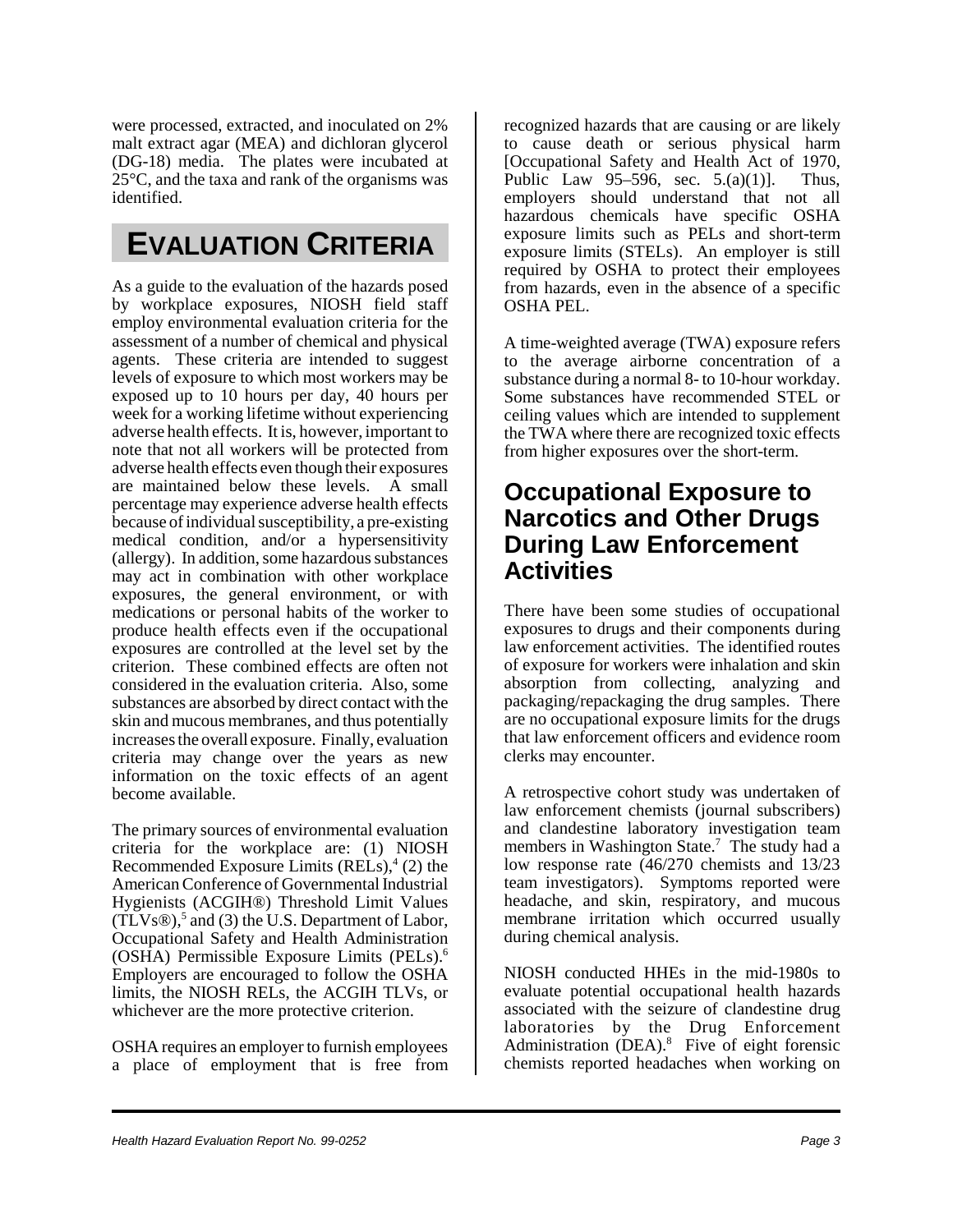clandestine laboratory evaluations. Also four narcotics agents reported headaches when investigating clandestine laboratories in the field. The NIOSH researchers recommended that PPE including chemical protective suits and SCBA be worn for all situations. Training on the hazards associated with the wide range of chemicals that can be found in clandestine laboratories was also stressed. An evaluation of the Hazardous Substances Emergency Events Surveillance (HSEES) system maintained by the Agency for Toxic Substances and Disease Registry (ATSDR) found that from 1996-1999, 112 reported events were associated with methamphetamine (0.5% of total reported).<sup>9</sup> Fifty-three percent of the events resulted in "injuries" to the first responders. Injuries reported included respiratory irritation, eye irritation, nausea and vomiting, dizziness/central nervous system symptoms, shortness of breath, and chemical burns. Police officers were most likely to report these problems. Recommendations included the increased use of PPE, training on the hazards associated with methamphetamine laboratories, and establishing decontamination processes.

One study evaluated exposures to cocaine from handling crime scene evidence.<sup>10</sup> The investigators were responsible for inspecting, fingerprinting, and analyzing the cocaine samples, and reportedly wore latex gloves during this work. Urine samples were collected and analyzed for cocaine and benzoylecgonine (a metabolite). Two investigators had detectable levels of cocaine and benzoylecgonine in their urine after analyzing evidence. These two compounds were not detected in urine samples collected at the beginning of the workday. Laboratory managers, who were used as controls, had no detectable urine concentrations of the two chemicals.

In one instance, three individuals died as a result of phosphine gas exposure while making methamphetamine in a motel room.<sup>11</sup> Officers entered the room without PPE and determined the individuals were dead. Follow-up assistance from a clandestine laboratory task force and a hazardous materials team found levels of phosphine gas greater than 0.3 ppm in the area of the apparatus. This level exceeded the current NIOSH, OSHA, and ACGIH full-shift TWA exposure limits of 0.3 ppm, but not the NIOSH STEL of 1 ppm.

Another investigation looked at exposures to PCP while handling investigative samples.<sup>12</sup> The investigators found that one police department chemist had detectable concentrations of PCP in his/her blood six months after the last known exposure, and another chemist had detectable concentrations of PCP in his/her blood despite the use of a laboratory hood for sample processing. The issue of recreational usage was not addressed.

#### **Chemical Hazards From Drug Storage<sup>13</sup>**

There are no published articles that specifically address the storage of drugs and chemicals in evidence rooms. Clandestine laboratories use several different methods to manufacture drugs, therefore, it is difficult to predict the chemical hazards that will be encountered during the initial investigation. Most of the small clandestine laboratories in this part of the country manufacture methamphetamine using the sodium ammonia or "Nazi" method. The "Nazi" formula of methamphetamine production utilizes ephedrine/pseudoephedrine reduction, as well as sodium or lithium metal and other dangerous chemicals such as anhydrous ammonia, hydrochloric acid, sulfuric acid, sodium hydroxide, antifreeze (ethylene glycol), or drain cleaner (sodium hydroxide) in the process. Sodium metal is a fire hazard and will ignite upon contact with water. This production technique has spread throughout the Midwest since anhydrous ammonia is readily available because of its widespread use as an agricultural fertilizer. Another common production method uses red phosphorus instead of anhydrous ammonia. A more detailed list of the potential chemicals that can be used in methamphetamine laboratories and stored in the evidence room is provided in Appendix A.

For cocaine laboratories, potential chemical hazards include allyl benzene, calcium oxide, ethanol, hydrochloric acid, petroleum ether, and sodium metal. For PCP, potential chemical hazards include benzene, ethanol, piperidine, cyclohexanone, ethyl ether, sodium bisulfite, hydrochloric acid, iodine, sodium cyanide, bromobenzene, and magnesium metal.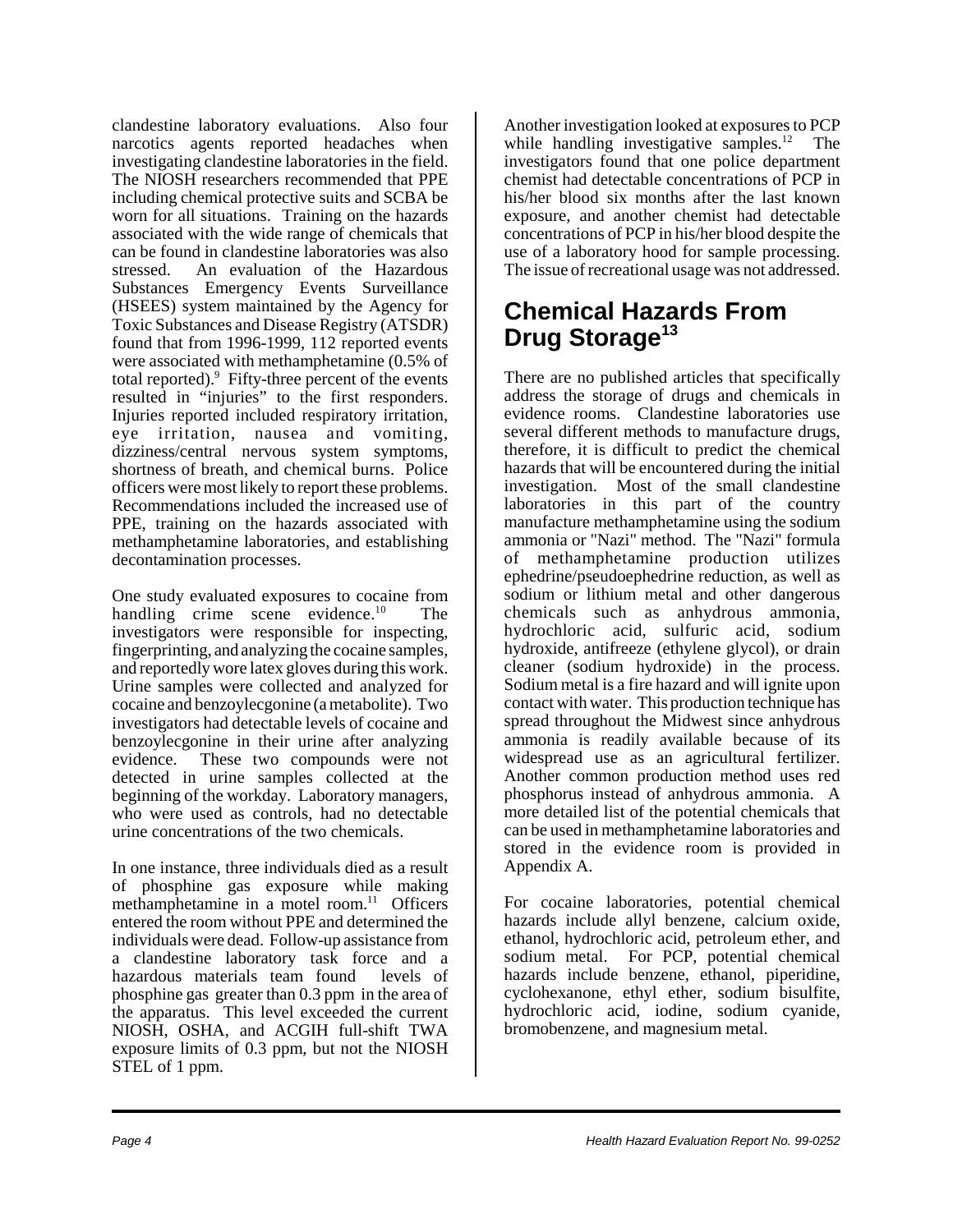### **Ethyl Ether**

Ethyl ether is used in illicit PCP manufacturing. It is also used as an anesthetic and as a solvent in the production of dyes, plastics, and rayon. It can cause eye and respiratory irritation. At high concentrations, it can cause central nervous depression, which can include headache, nausea, vomiting, drowsiness, dizziness, and narcosis. Ethyl ether is considered a mild skin irritant. The OSHA PEL and ACGIH TLV for ethyl ether are both 400 ppm as an 8-hr TWA over the workshift.5,6 ACGIH has also established a STEL of 500 ppm.5 NIOSH does not have an occupational exposure limit for ethyl ether.4

## **Sulfuric Acid**

Sulfuric acid can be used in clandestine methamphetamine laboratories. It is a primary irritant and is corrosive in high concentrations.<sup>14,15</sup> It will cause chemical burns when in contact with the skin and mucous membranes and is particularly hazardous to the eye. Ingestion of sulfuric acid will result in severe throat and stomach destruction.<sup>14</sup> The NIOSH REL, OSHA PEL, and ACGIH TLV for sulfuric acid are all 1 mg/m<sup>3</sup> as a TWA over the workshift.<sup>4,5,6</sup> ACGIH has published a notice of intended change for sulfuric acid of 0.1 mg/m<sup>3.5</sup>

## **Hydrochloric Acid**

Hydrochloric acid can be used in the production of methamphetamine, cocaine, and PCP. It is an irritant of the eyes, mucous membranes, and skin. NIOSH, OSHA, and ACGIH have all established a 5 ppm ceiling limit for exposure to hydrochloric  $acid.<sup>4,5,6</sup>$ 

#### **Indoor Environmental Quality**

Scientists investigating indoor environmental problems believe that there are multiple factors contributing to building-related occupant<br>complaints.<sup>16,17</sup> Among these factors are Among these factors are imprecisely defined characteristics of HVAC systems, cumulative effects of exposure to low concentrations of multiple chemical pollutants,

odors, elevated concentrations of particulate matter, microbiological contamination, and physical factors such as thermal comfort, lighting, and noise.<sup>16,17,18</sup>

With few exceptions, pollutant concentrations observed in the indoor work environment fall well below the NIOSH, OSHA, and ACGIH published occupational standards or recommended exposure limits. The American Society of Heating, Refrigerating, and Air-Conditioning Engineers (ASHRAE) has published recommended building ventilation and thermal comfort guidelines. $19,20$ The ACGIH has also developed a manual of guidelines for approaching investigations of building–related symptoms that might be caused by airborne living organisms or their effluents. $2<sup>1</sup>$ Measuring ventilation and comfort indicators such as  $CO<sub>2</sub>$ , temperature, and RH is useful in the early stages of an investigation in providing information relative to the proper functioning and control of HVAC systems.

ASHRAE's most recently published ventilation standard, ASHRAE 62-1999, Ventilation for Acceptable Indoor Air Quality, recommends outdoor air supply rates of 20 cubic feet per minute per person (cfm/person) for office spaces, and 15 cfm/person for reception areas, classrooms, libraries, auditoriums, and corridors.20 The American National Standards Institute (ANSI)/ASHRAE Standard 55-1992 specifies conditions in which 80% or more of the occupants would be expected to find the environment thermally acceptable.<sup>19</sup> Assuming slow air movement and 50% RH, the operative temperatures recommended by ASHRAE range from  $68-74$ °F in the winter, and from  $73-79$ °F in the summer. The difference between the two is largely due to seasonal clothing selection. ASHRAE also recommends that RH be maintained between 30 and 60% RH.<sup>19</sup> Excessive humidities can support the growth of microorganisms, some of which may be pathogenic or allergenic.

### **Cancer Clusters**

Cancer is a group of different diseases that have the same feature, the uncontrolled growth and spread of abnormal cells. Each different type of cancer may have its own set of causes. Many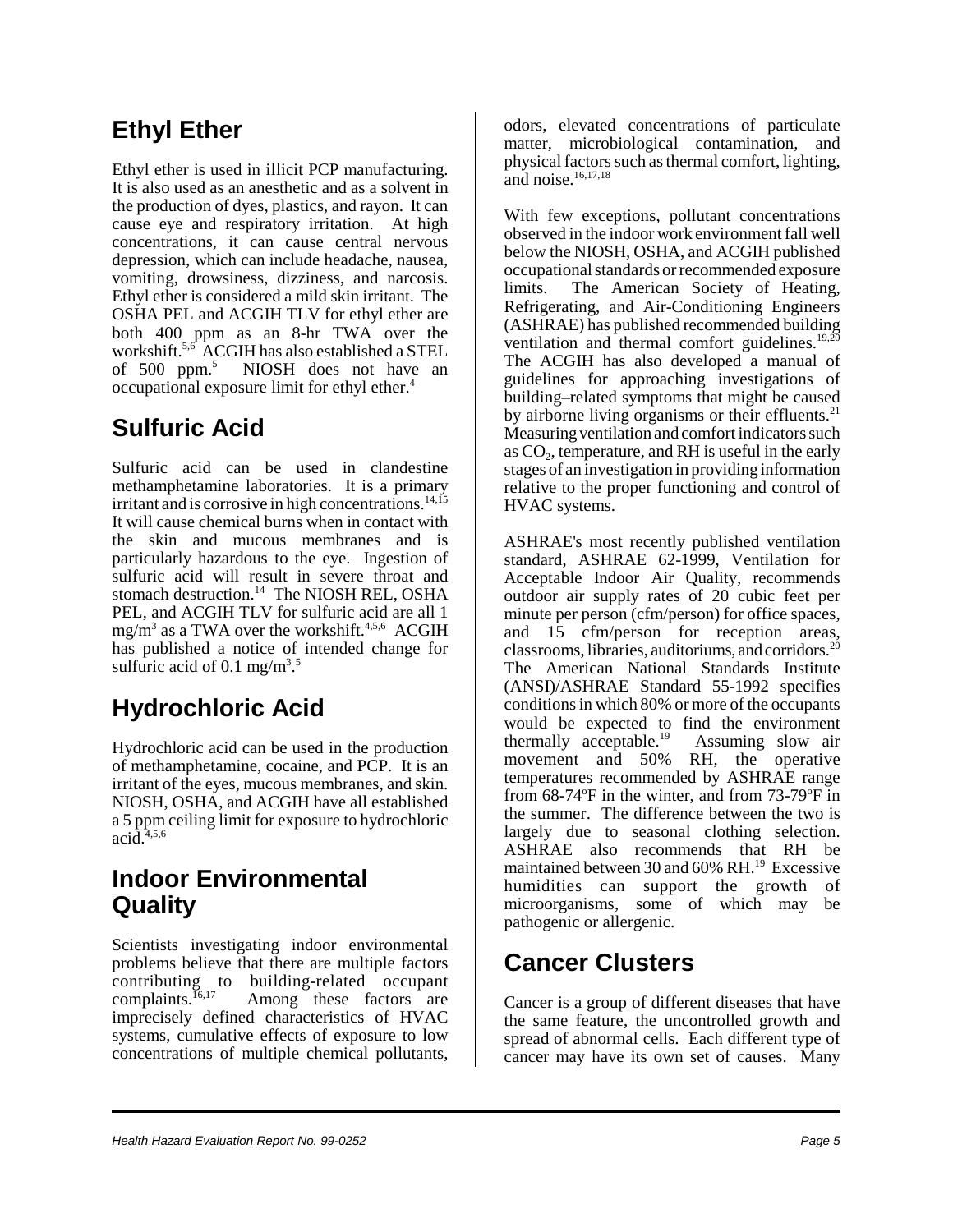factors play a role in the development of cancer. The importance of these factors is different for different types of cancer. Most cancers are caused by a combination of factors that interact in ways that are not fully understood. Some of the factors include: (a) personal characteristics such as age, sex, and race, (b) family history of cancer, (c) diet, (d) personal habits such as cigarette smoking and alcohol consumption, (e) the presence of certain medical conditions, (f) exposure to cancercausing agents in the environment, and (g) exposure to cancer-causing agents in the workplace. In many cases, these factors may act together or in sequence to cause cancer. Although some causes of some types of cancer are known, we don't know everything about the causes of cancer. This can be frustrating to researchers and to people whose lives have been affected by cancer.

Cancers often appear to occur in clusters, which scientists define as an unusual concentration of cancer cases in a defined area or time. A cluster also occurs when the cancers are found among workers of a different age or sex group than is usual. The cases of cancer may have a common cause or may be the coincidental occurrence of unrelated causes. The number of cases may seem high, particularly among the small group of people who have something in common with the cases, such as working in the same building. In many workplaces the number of cases is small. This makes it difficult to detect whether the cases have a common cause, especially when there are no apparent cancer-causing exposures.

When cancer in a workplace is described, it is important to learn whether the reported location of a cancer represent the primary site or a metastasis (spread of the primary cancer into other organs). For occupational cancer investigations, the primary site is used for looking further into specific types of cancer. To assess whether the cancers among employees could be related to occupational exposures, the number of cancer cases, the types of cancer, the likelihood of exposure to potential cancer-causing agents, and the timing of the diagnosis of cancer in relation to the exposure should be considered.

# **RESULTS/DISCUSSION**

#### **Volatile Organic Compounds (VOCs)**

All of the air samples contained low levels of similar compounds. The major identified compounds include toluene, siloxanes, heptanes, perchloroethylene, a mixture of  $C_9$ - $C_{12}$  aliphatic hydrocarbons and alkyl benzenes, trichloroethylene, methyl propanoic acid esters, ethylene glycol, propylene glycol, butanol, butyl cellosolve, limonene, methanol, 1,1,1, trichloroethane, and isopropanol. Some of these chemicals have been associated with clandestine laboratories (toluene and ethylene glycol), however, they have other sources and have been found in the air in non-industrial buildings. Others could be substances that were created during the manufacturing process.

# **Ethyl Ether**

The area air sampling results for ethyl ether are shown in Table 1. Ethyl ether was not detected in the area air samples at a MDC of 0.007 ppm.

# **Cocaine Area Air Samples**

The area air sampling results for cocaine are presented in Table 2. Cocaine was not detected in the area air samples at a MDC of  $0.02$  mg/m<sup>3</sup>.

# **Cocaine Wipe Samples**

Cocaine was not detected in any of the seven wipe samples that were collected at a LOQ of  $0.05$ mg/sample. It is difficult to interpret these data since the analytical method which was used for the first time had a very low recovery rate (20%).

## **Inorganic Acids**

The area air sampling results for inorganic acids are shown in Table 3. Low levels of hydrofluoric acid (up to 0.04 ppm), hydrochloric acid (trace levels), and sulfuric acid (up to 0.11 ppm) were found on the day of the survey. Hydrobromic acid, nitric acid, and phosphoric acid were not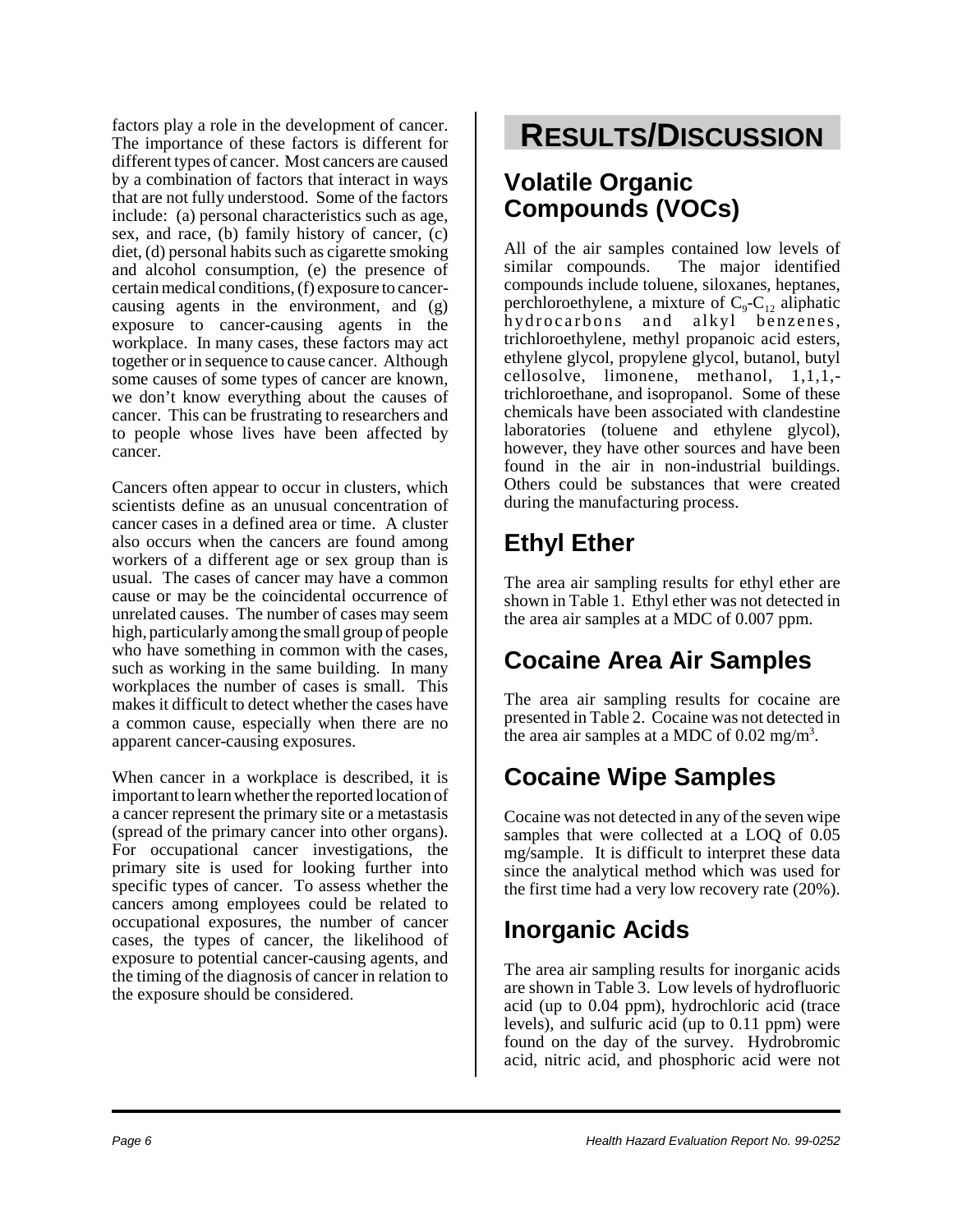detected in the samples at MDCs of  $0.004$  mg/m<sup>3</sup>, 0.004 mg/m<sup>3</sup>, and  $\overline{0.09}$  mg/m<sup>3</sup>, respectively.

#### **Bulk Dust Samples**

The fungal species identified from the loose material on the shelves in the evidence room were *Eurotium (Aspergillus) repens*, *Eurotium (Aspergillus) rubrum*, *Aspergillus versicolor*, and *Cladosporium cladosporioides*. Total fungal counts ranged from  $1.\overline{4} \times 10^3$  to  $8.2 \times 10^3$  colony forming units per gram. The counts of these organisms were low, and all of the fungi are commonly found in indoor environments. The *Eurotium* species are associated with household dust; *Aspergillus versicolor* organisms are associated with wet indoor environments; and *Cladosporium* species are very common in moist outdoor and indoor environments.

#### **Observations**

There was a strong odor of organic material in the evidence room and surrounding office areas. Some of the evidence in powder form was stored in heat-sealed plastic bags within manila envelopes. Some of these bags were coming open during storage. The evidence room clerks reported that mice chew holes in the bags of marijuana. A dead mouse was observed during the survey on a shelf. Some of the aisles were blocked, creating a trip hazard.

Smoke tube patterns showed that there was no air movement in the evidence room in the back areas away from the exhaust fan. Some of the individuals who worked in the evidence room reported developing headaches while working in that area. Inside the evidence room and in the break area, the morning temperature was 79°F and the RH was 61%. The outside temperature was 82°F and the RH was 79%. The inside temperature measurement was at the top of the suggested range of 73-79°F in the summer, and the inside RH measurement exceeded the ASHRAE guidelines of relative humidity of 30 and  $60\%$  RH.<sup>19</sup>

#### **Cancer**

Three cases of cancer were reported during the site visit (one breast and two non-Hodgkins lymphoma). Two of the three individuals worked in the narcotics department for less than two years. The other individual had worked more than ten years as a field investigator.

Cancer is common in the United States, and occurs among people at any workplace. One in two men and one in three women will develop some type of cancer in their lifetime. One of every four deaths in the United States is from cancer. These figures show the unfortunate reality that cancer occurs more often than many people realize. When several cases of cancer occur in a workplace, they may be part of a true cluster when the number is greater than we expect compared to other groups of people similar with regard to age, sex, and race. While comparing the expected number of people with cancer with the observed number is sometimes done to assess whether the occurrence of cancer in a particular group is unusual, such a comparison often is not very informative, particularly in the early phases of a cluster investigation. Cancer rates are very variable in small populations and rarely match the overall rate for a larger area, such as the state, so that for any given time period some groups of people have cancer rates above the overall rate and others have rates below the overall rate. So, even when there is an excess, this may be completely consistent with the expected random variability in cancer rates. Focusing on other aspects of the perceived cluster, as described below, usually is more helpful. These considerations address more directly the possibility of a link between the reported cancers and the work environment.

The time between first exposure to a cancercausing agent and clinical recognition of the disease is called the latency period. Latency periods vary by cancer type, but usually are 15 to 20 years. In some instances the latency period may be shorter, but it is rarely less than 10 years. Because of this, past exposures are more relevant than current exposures as potential causes of cancers occurring in workers today. Often, these exposures are hard to document.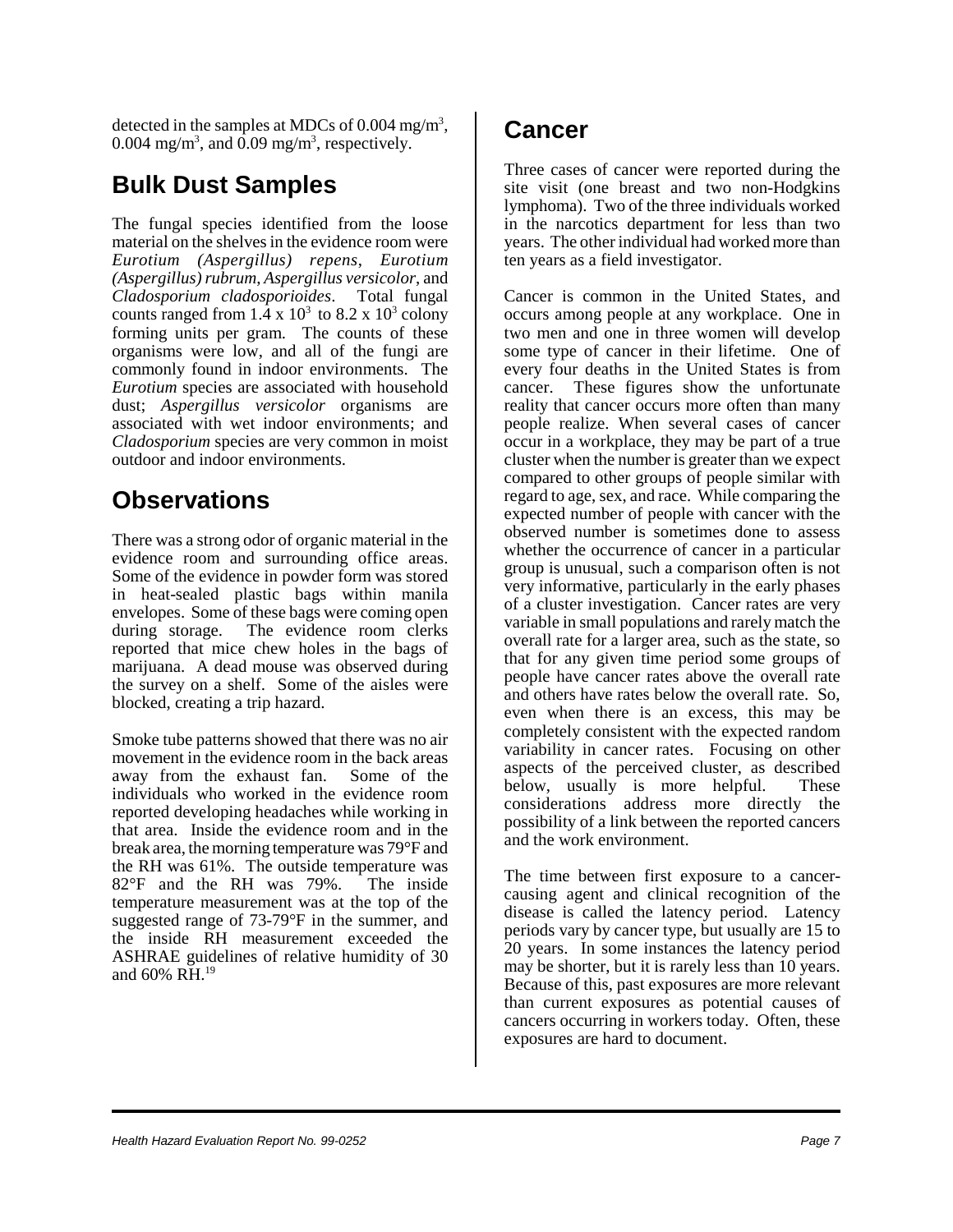Cancer clusters thought to be related to a workplace exposure usually consist of the same types of cancer. When several cases of the same type of cancer occur in a workforce, and that type is not common in the general population, it is more likely that an occupational exposure is involved. When the cluster consists of multiple types of cancer, without one type predominating, then an occupational cause of the cluster is less likely.

The relationship between some agents and certain cancers has been well established. For other agents and cancers, there is suspicion but the evidence is not definitive. When a known or suspected cancer-causing agent has been present, and the types of cancer occurring have been linked with these exposures in other settings, the connection between cancer and a workplace exposure is more likely. This was not the case at the Iowa State Police Narcotics Enforcement Facility.

### **CONCLUSIONS**

The ventilation for the evidence room is inadequate. There is no provision of outside air to the evidence room and back warehouse area where the employee breakroom is located, and the smoke tube tests showed no air movement in the back portion of the evidence room. In addition, one of the HVAC units for the front office area was not working at the time of the site visit. Openings near the ceiling of the evidence room resulted in air mixing with the open ceiling plenum, which serves the front office area. Odors from the evidence room were also prevalent in the office areas. No hazardous exposures to chemicals or fungi were found. The reported health symptoms could be related to the odor or the inadequate ventilation. The occurrence of three cases of two different types of cancer over a period of three years, in two cases within two years of starting work, is not suggestive of an occupational origin.

### **RECOMMENDATIONS**

1. Mechanical ventilation should be provided to the warehouse area to provide employees with comfortable working conditions.<sup>19</sup> ASHRAE

recommends a minimum of 20 cubic feet per minute per person of outside  $air^{20}$ 

2. There are no ventilation guidelines specifically for evidence rooms. Based on general laboratory recommendations developed for the use and storage of chemicals, the evidence room should have a dedicated HVAC unit which maintains the room at negative pressure and provides approximately 6 air changes per hour (ACH), a portion of which should be outside air.<sup>22</sup> The air should be exhausted directly to the outside, away from occupied areas. Ideally, the air should be supplied in two locations at either end of the room and exhausted from the center.

3. The HVAC unit for the front office area should be repaired and a comprehensive preventive maintenance program should be developed to ensure that the ventilation systems work properly.

4. The evidence room should be sealed to minimize air mixing between the evidence room and the office areas.

5. The evidence room should be cleaned and organized to eliminate trip hazards from boxes in the walkways.

6. Liquid chemicals should be stored in appropriate commercially available chemical storage cabinets.

7. Employees should continue to report any adverse health symptoms to their supervisors when they occur and seek appropriate medical attention if symptoms persist.

8. All evidence should be appropriately sealed and protected from rodents, in order to avoid surface contamination and potential employee exposures.

### **REFERENCES**

1. NIOSH [1996]. Volatile organic compounds (screening): method no. 2549, issue 1. In: Eller PM and Cassinelli ME, eds. NIOSH manual of analytical methods (NMAM). 4th. ed. Cincinnati, OH: U.S. Department of Health and Human Services, Public Health Service, Centers for Disease Control and Prevention, National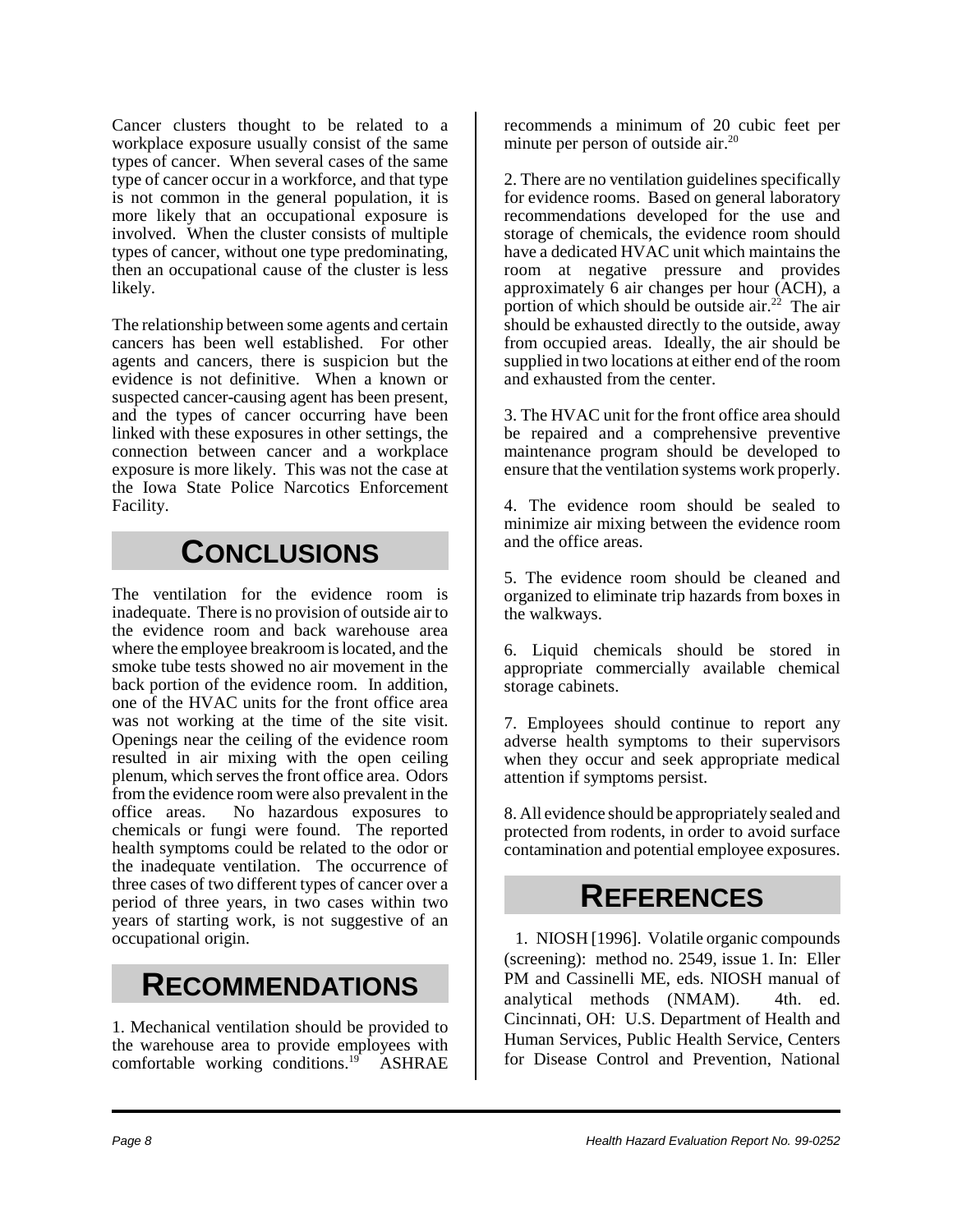Institute for Occupational Safety and Health, DHHS (NIOSH) Publication No. 94-113.

2. NIOSH [1994]. Ethyl ether: method no. 1610, issue 2. In: Eller PM and Cassinelli ME, eds. NIOSH manual of analytical methods (NMAM). 4th. ed. Cincinnati, OH: U.S. Department of Health and Human Services, Public Health Service, Centers for Disease Control and Prevention, National Institute for Occupational Safety and Health, DHHS (NIOSH) Publication No. 94-113.

3. NIOSH [1994]. Acids, inorganic: method no. 7903, issue 2. In: Eller PM and Cassinelli ME, eds. NIOSH manual of analytical methods (NMAM). 4th. ed. Cincinnati, OH: U.S. Department of Health and Human Services, Public Health Service, Centers for Disease Control and Prevention, National Institute for Occupational Safety and Health, DHHS (NIOSH) Publication No. 94-113.

4. NIOSH [1992]. Recommendations for occupational safety and health: compendium of policy documents and statements. Cincinnati, OH: U.S. Department of Health and Human Services, Public Health Service, Centers for Disease Control and Prevention, National Institute for Occupational Safety and Health, DHHS (NIOSH) Publication No. 92-100.

5. ACGIH [2001]. 2001 TLVs® and BEIs®: threshold limit values for chemical substances and physical agents & biological exposure indices. Cincinnati, OH: American Conference of Governmental Industrial Hygienists.

6. Code of Federal Regulations [1997]. 29 CFR 1910.1000. Air contaminants. Washington, DC: U.S. Government Printing Office, Federal Register.

7. Burgess JL, Barnhart S, Checkoway [1996]. Investigating clandestine drug laboratories: adverse medical effects in law enforcement personnel. American Journal of Industrial Medicine. 30:488-494.

8. NIOSH [1987]. Hazard evaluation and technical assistance report: Drug Enforcement Administration, Washington, DC. Cincinnati, OH: U.S. Department of Health and Human Services, Public Health Service, Centers for Disease Control, National Institute for Occupational Safety and Health, NIOSH Report No. HHE 86-0194.

9. Centers for Disease Control and Prevention [2000]. Public health consequences among first responders to emergency events associated with illicit methamphetamine laboratories - selected states, 1996-1999. MMWR 49(45):1021-1024.

10. Le SD, Taylor RW, Vidal D, Lovas JJ, Ting E [1992]. Occupational exposure to cocaine involving crime lab personnel. Journal of Forensic Sciences. 37(4):959-968.

11. Willers-Russo LJ [1999]. Three fatalities involving phosphine gas, produced as a result of methamphetamine manufacturing. Journal of Forensic Science. 44(3):647-652.

12. Pitts FN, Allen RE, Aniline O, Yago LS [1981]. Occupational intoxication and long-term persistence of phencyclidine (PCP) in law enforcement personnel. Clinical Toxicology. 18(9):1015-1020.

13. U.S. Department of Justice, Drug Enforcement Administration (DEA) [2000]. Methamphetamine. [http://www.usdoj.gov/dea/ concern/meth.htm].

14. Hathway GJ, Proctor NH, Hughes JP [1996]. Proctor and Hughes' chemical hazards of the workplace. 4th ed. New York, NY: Van Nostrand Reinhold.

15. NIOSH [1997]. NIOSH pocket guide to chemical hazards. Cincinnati, OH: U.S. Department of Health and Human Services, Public Health Service, Centers for Disease Control and Prevention, National Institute for Occupational Safety and Health, DHHS (NIOSH) Publication No. 97-140.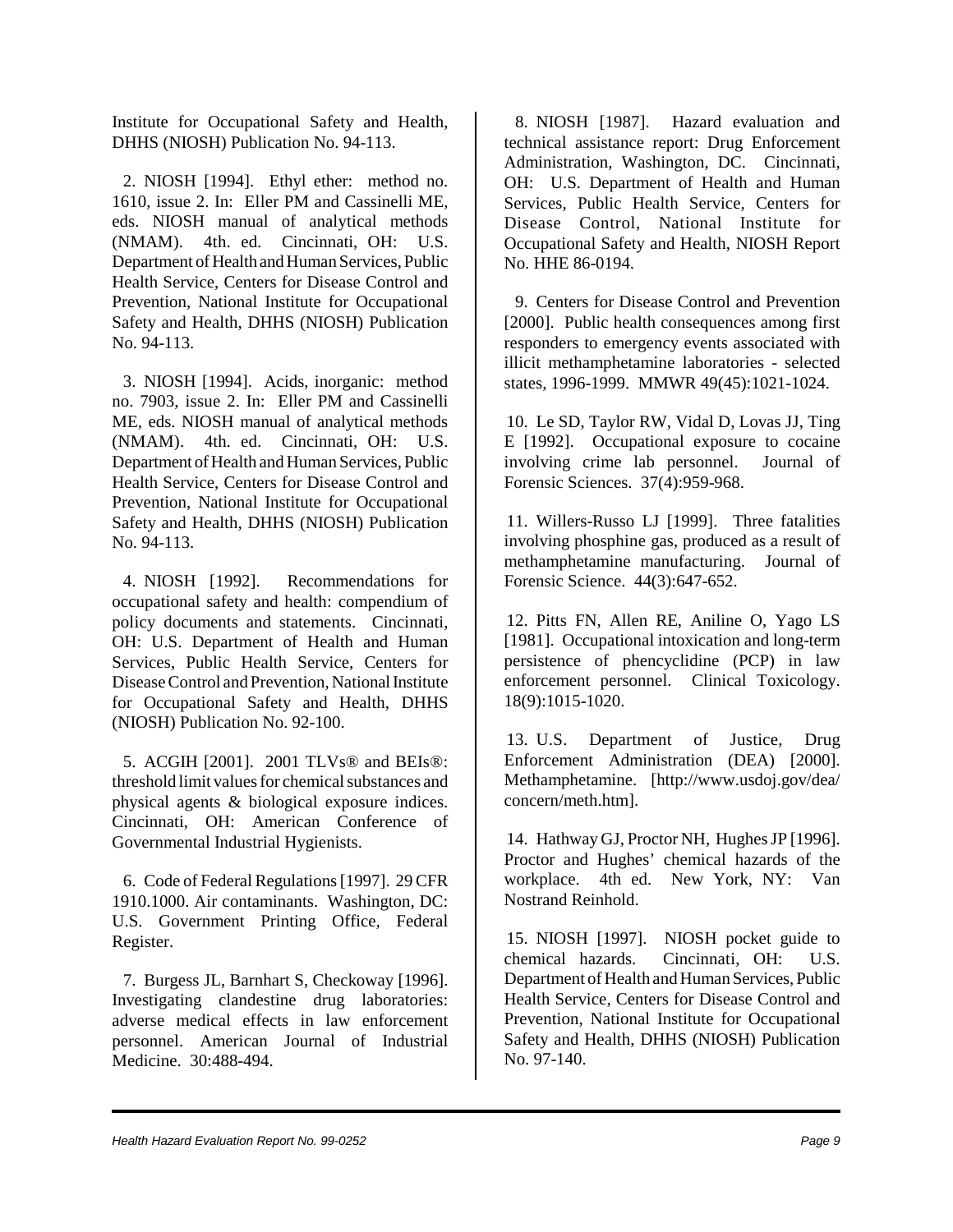16. Morey PR, Shattuck DE [1989]. Role of ventilation in the causation of building-associated illnesses. Occupational Medicine: State of the Art Reviews 4(4):625-642.

17. Molhave L, Bach B, Pedersen OF [1986]. Human reactions to low concentrations of volatile organic compounds. Environ Int 12:167-176.

18. Burge HA [1989]. Indoor air and infectious disease. Occupational Medicine: State of the Art Reviews 4(4):713-722.

19. ASHRAE [1992]. Thermal environmental conditions for human occupancy. American National Standards Institute/ASHRAE standard 55-1992. Atlanta, GA: American Society for Heating, Refrigerating, and Air-Conditioning Engineers, Inc.

20. ASHRAE [1999]. Ventilation for acceptable indoor air quality, standard 62-1999. Atlanta, GA: American Society of Heating, Refrigerating, and Air-Conditioning Engineers, Inc.

21. ACGIH [1999]. Bioaerosols: assessment and control. Cincinnati, OH: American Conference of Governmental Industrial Hygienists.

22. ASHRAE [1999]. 1999 ASHRAE Handbook: Heating, Ventilating, and Air-Conditioning Applications. Atlanta, GA: American Society of Heating, Refrigerating, and Air-Conditioning Engineers, Inc.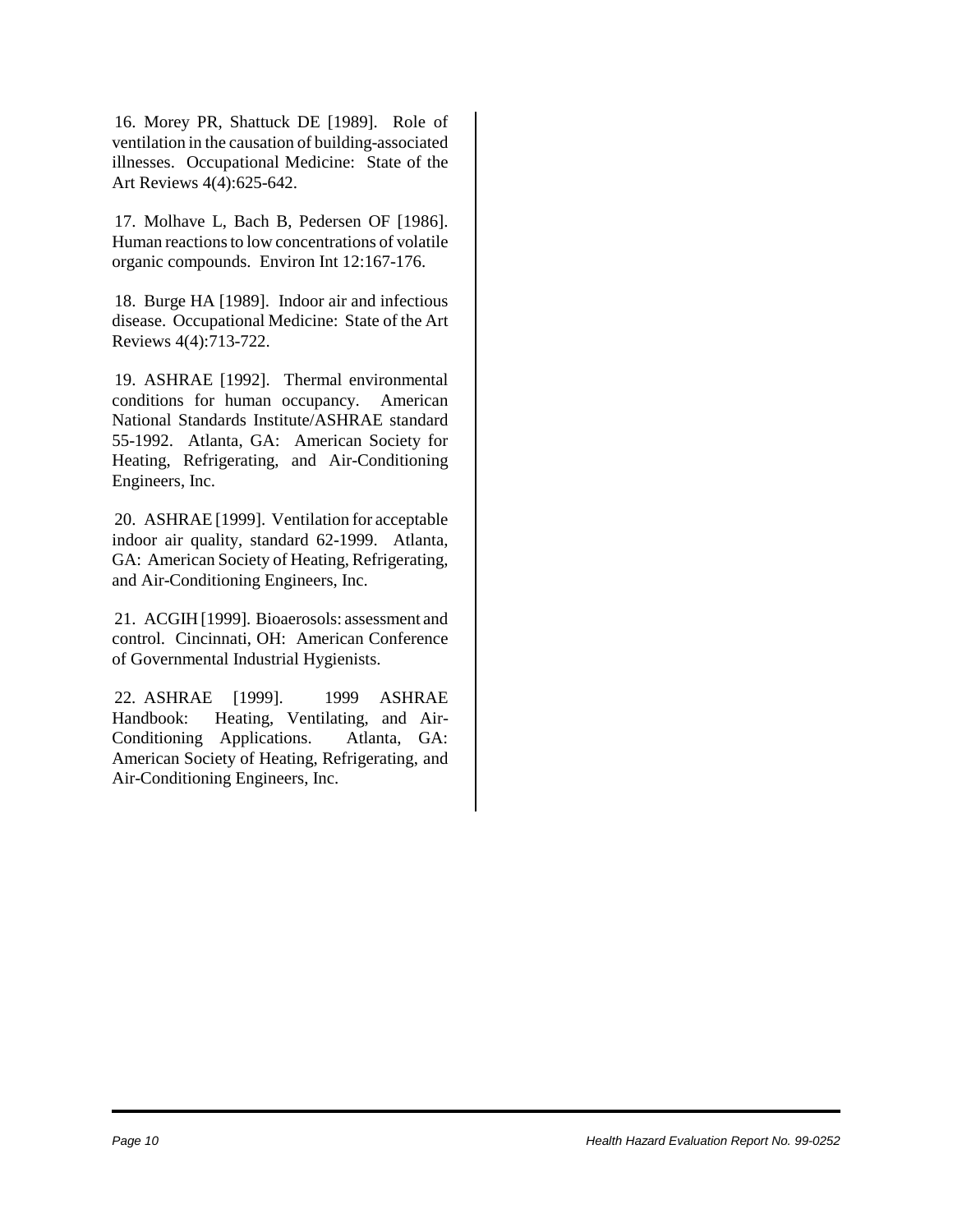#### **Table 1 Ethyl Ether Area Sampling Results State Police Division of Narcotics Enforcement Des Moines, Iowa HETA 99–0252**

| <b>Sample</b><br><b>Location</b>                                    | <b>Sampling Time</b>     | <b>Sample Volume</b><br>(Liters) | <b>Concentration</b><br>$(ppm)*$ |  |
|---------------------------------------------------------------------|--------------------------|----------------------------------|----------------------------------|--|
| <b>Evidence Room -</b><br><b>Right Middle Shelf</b>                 | 7:35 a.m. - 3:22 p.m.    | 23.4                             | $ND**$                           |  |
| <b>Evidence Room - Far</b><br><b>Left Corner</b>                    | 7:30 a.m. - 3:22 p.m.    | 23.6<br><b>ND</b>                |                                  |  |
| <b>Evidence Room -</b><br><b>Computer Work</b><br><b>Station</b>    | $7:26$ a.m. $-3:21$ p.m. | 23.8                             | <b>ND</b>                        |  |
| <b>Breakroom Table</b>                                              | 7:45 a.m. - 3:20 p.m.    | 22.8                             | <b>ND</b>                        |  |
| <b>Office by Storage Area</b>                                       | 7:56 a.m. - 3:20 p.m.    | 22.2                             | <b>ND</b>                        |  |
| <b>NIOSH REL</b>                                                    |                          |                                  | <b>None</b>                      |  |
| <b>ACGIH TLV</b>                                                    |                          |                                  | <b>400 ppm</b>                   |  |
| <b>OSHA PEL</b>                                                     |                          |                                  | $400$ ppm                        |  |
| <b>Minimum Detectable</b><br><b>Concentration (MDC)</b>             |                          | 22.2                             | 0.007                            |  |
| <b>Minimum</b><br><b>Quantifiable</b><br><b>Concentration (MQC)</b> |                          | 22.2                             | 0.03                             |  |

**\* ppm = parts per million**

**\*\* ND = not detected**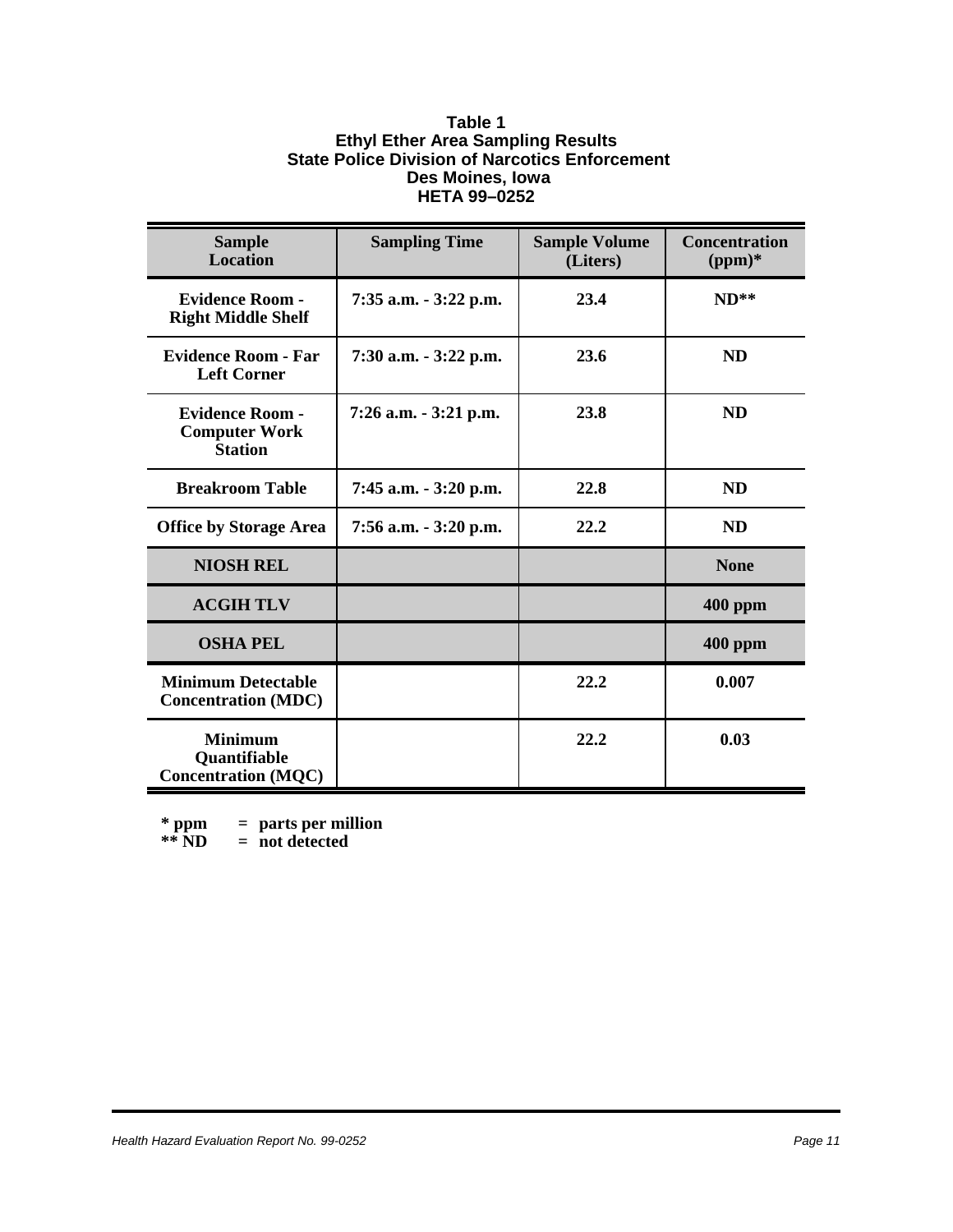#### **Table 2 Cocaine Area Air Sampling Results State Police Division of Narcotics Enforcement Des Moines, Iowa HETA 99–0252**

| <b>Sample</b><br><b>Location</b>                                    | <b>Sampling Time</b>     | <b>Sample Volume</b><br>(Liters) | <b>Concentration</b><br>$(mg/m^3)^*$ |  |
|---------------------------------------------------------------------|--------------------------|----------------------------------|--------------------------------------|--|
| <b>Evidence Room -</b><br><b>Right Middle Shelf</b>                 | 7:34 a.m. - 3:15 p.m.    | 922                              | $ND**$                               |  |
| <b>Evidence Room - Far</b><br><b>Left Corner</b>                    | $7:30$ a.m. $-3:15$ p.m. | 930                              | <b>ND</b>                            |  |
| <b>Evidence Room -</b><br><b>Computer Work</b><br><b>Station</b>    | $7:26$ a.m. $-3:14$ p.m. | 936                              | <b>ND</b>                            |  |
| <b>Breakroom Table</b>                                              | 7:43 a.m. - 3:12 p.m.    | 898                              | <b>ND</b>                            |  |
| <b>Office by Storage Area</b>                                       | 7:58 a.m. - 3:13 p.m.    | 870                              | <b>ND</b>                            |  |
| <b>Minimum Detectable</b><br><b>Concentration (MDC)</b>             |                          | 870                              | 0.02                                 |  |
| <b>Minimum</b><br><b>Quantifiable</b><br><b>Concentration (MQC)</b> |                          | 870                              | 0.07                                 |  |

**\* mg/m3 = milligrams per cubic meter**

**\*\* ND = not detected**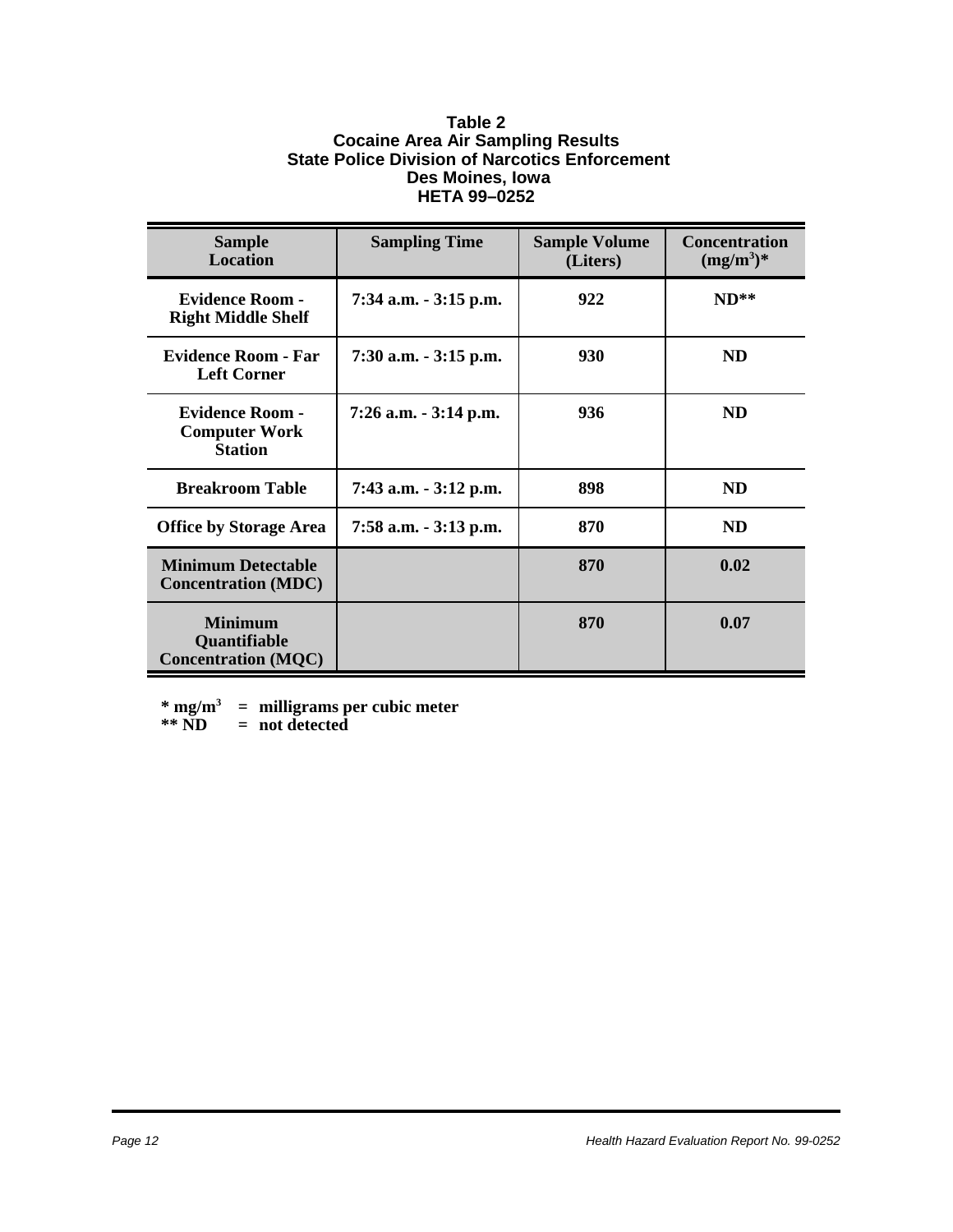#### **Table 3 Inorganic Acids Area Sampling Results — State Police Division of Narcotics Enforcement Des Moines, Iowa HETA 99–0252**

| <b>Sample</b>                                          | <b>Sampling</b>       | <b>Sample</b>             | <b>Concentration</b>                 |                               |                                          |
|--------------------------------------------------------|-----------------------|---------------------------|--------------------------------------|-------------------------------|------------------------------------------|
| Location                                               | <b>Time</b>           | <b>Volume</b><br>(Liters) | <b>Hydrofluoric Acid</b><br>$(ppm)*$ | Hydrochloric<br>Acid<br>(ppm) | <b>Sulfuric</b><br>Acid<br>$(mg/m^3)$ ** |
| <b>Evidence Room - Right Middle Shelf</b>              | 7:33 a.m. - 3:31 p.m. | 23.9                      | 0.02                                 | $ND^{\wedge}$                 | <b>ND</b>                                |
| <b>Evidence Room - Far Left Corner</b>                 | 7:30 a.m. - 3:31 p.m. | 24.1                      | Trace^^                              | <b>ND</b>                     | <b>ND</b>                                |
| <b>Evidence Room - Computer Work</b><br><b>Station</b> | 7:25 a.m. - 3:30 p.m. | 24.3                      | 0.04                                 | <b>Trace</b>                  | 0.11                                     |
| <b>Breakroom Table</b>                                 | 7:45 a.m. - 3:29 p.m. | 23.2                      | <b>Trace</b>                         | <b>ND</b>                     | ND                                       |
| <b>Office by Storage Area</b>                          | 7:54 a.m. - 3:29 p.m. | 22.8                      | ND                                   | ND                            | <b>Trace</b>                             |
| <b>NIOSH REL</b>                                       |                       |                           | $\overline{\mathbf{3}}$              | 5 (ceiling)                   | $\mathbf{1}$                             |
| <b>ACGIH TLV</b>                                       |                       |                           | 3 (ceiling)                          | 5 (ceiling)                   | $1(0.1)^{#}$                             |
| <b>OSHA PEL</b>                                        |                       |                           | 3                                    | 5 (ceiling)                   | 1                                        |
| <b>Minimum Detectable Concentration (MDC)</b>          |                       | 22.8                      | 0.005                                | 0.009                         | 0.02                                     |
| Minimum Quantifiable Concentration (MQC)               |                       | 22.8                      | 0.02                                 | 0.03                          | 0.09                                     |

**\* ppm = parts per million \*\*mg/m3 = milligrams per cubic meter ^ND = not detected ^^ Trace = between MDC and MQC** # **2001 Notice of Intended Changes**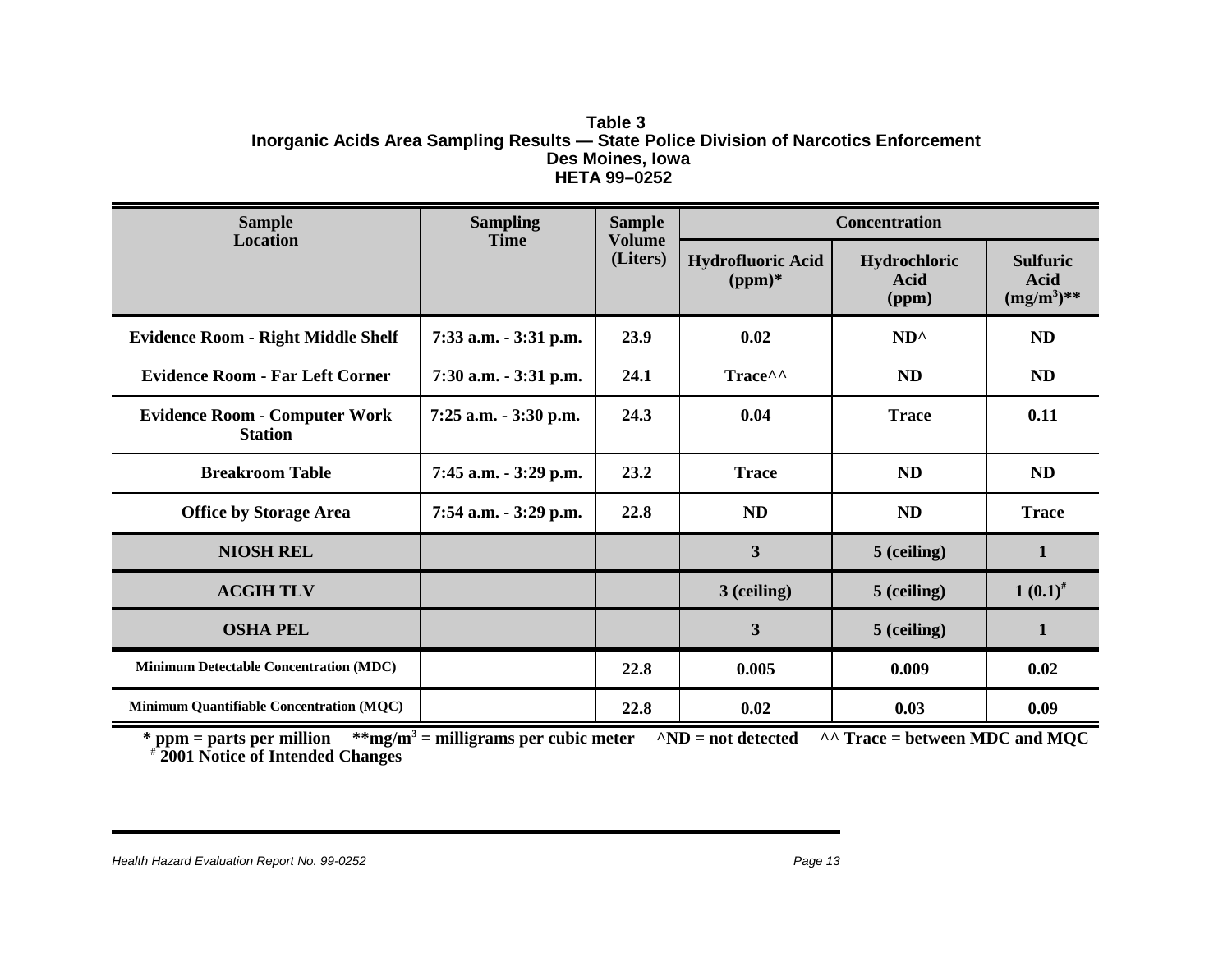# **Appendix A**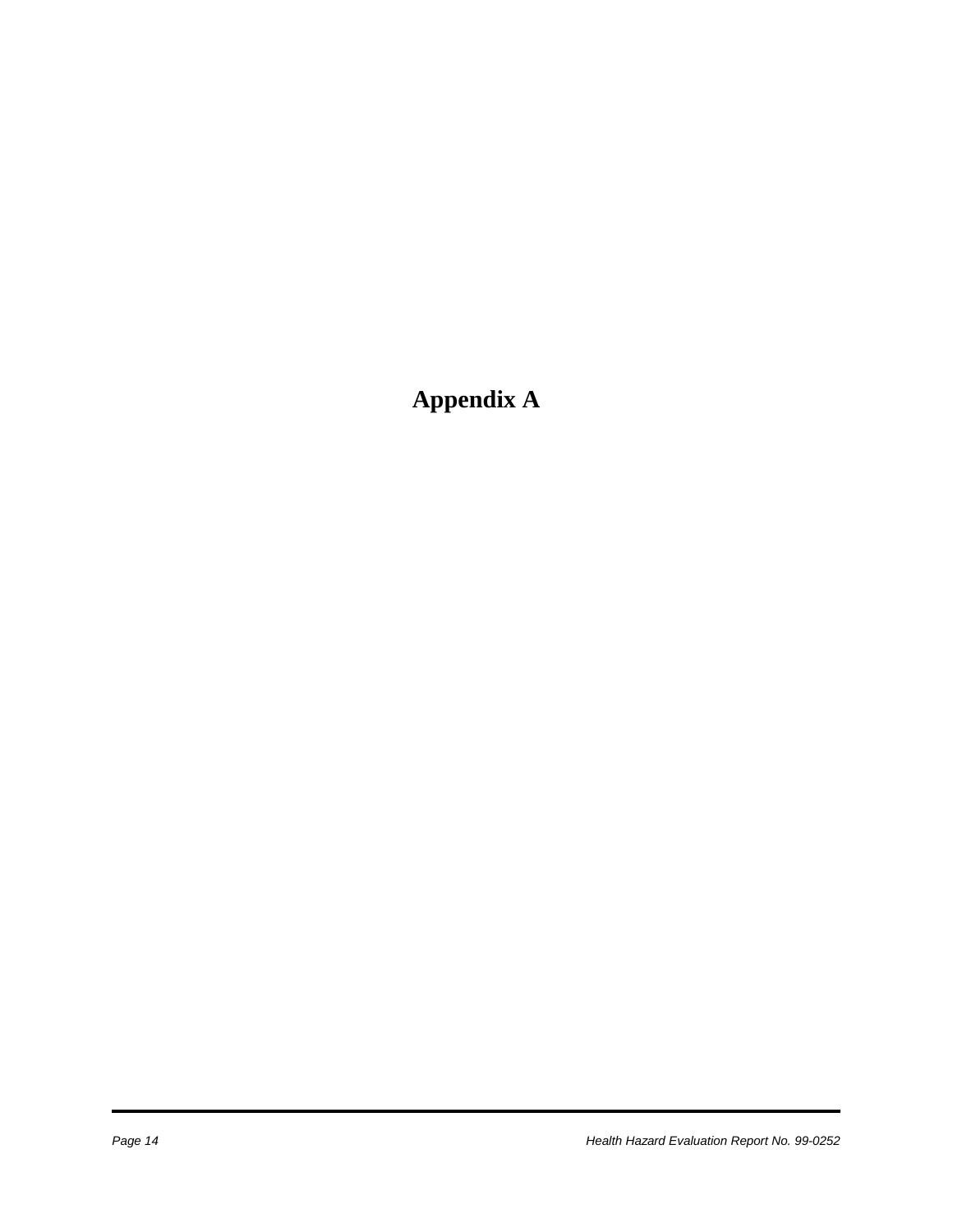#### Chemicals Associated with Methamphetamine Laboratories<sup>13</sup>

Acetaldehyde Acetic Acid Acetic Anhydride Barium Sulfate Benzaldehyde Benzyl Chloride Carbon Disulfide Ethyl Aldehyde Formamide Formic Acid Hydrogen Gas Hydrogen Iodide Hydrogen Peroxide Lithium Aluminum Anhydride Magnesium Metal Mercuric Chloride Methylamine Palladium metal Perchloric Acid Phenylacetic acid Phenyl-2-propanone Phosphorus Pentachloride Pyridine Sodium Cyanotrihydroborate Thionyl Chloride